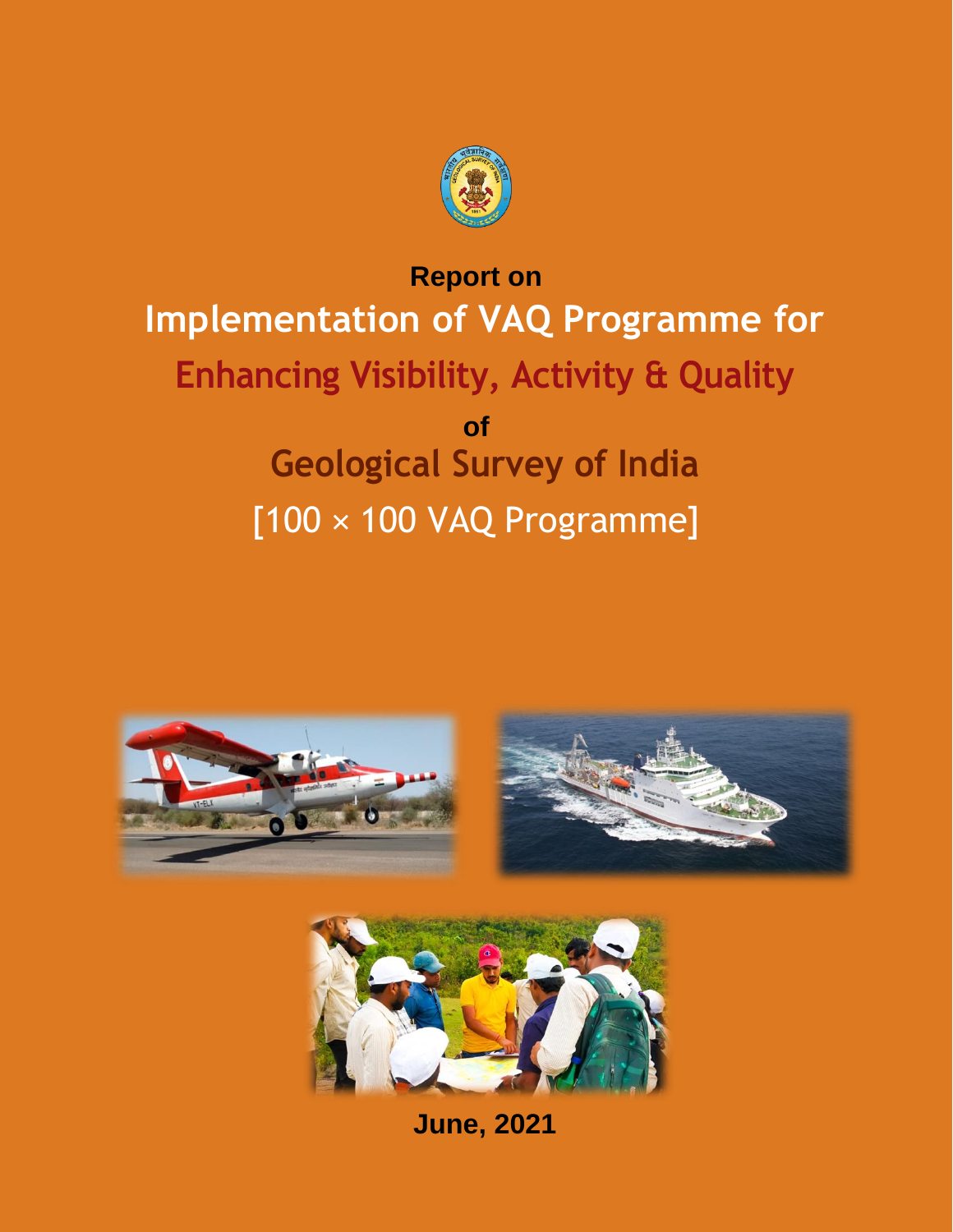# **Content**

Background VAQ Implementation Theme #1: Human Resource Development Theme #2: Project planning, Technical auditing and Monitoring Theme #3: Public Good Geosciences Theme #4: Applied and fundamental research and modernization of analytical facility Theme #5: Modernizing mineral prospecting and exploration programmes Theme #6: Optimization of functioning of Mission-Region Matrix Theme #7: Enhancing GSI's Visibility Theme #8: Fortification of baseline data, maps Theme #9: Review and accountability system for STSS, AdSS Theme #10: Digital transformation of GSI Theme #11: Marine Survey and Exploration Theme #12: Synergy between Geology, Geophysics and Chemistry Theme #13: Collaboration and Co-operation with stakeholders Theme #14: Financial management and project mode functioning Outcomes and benefits Conclusion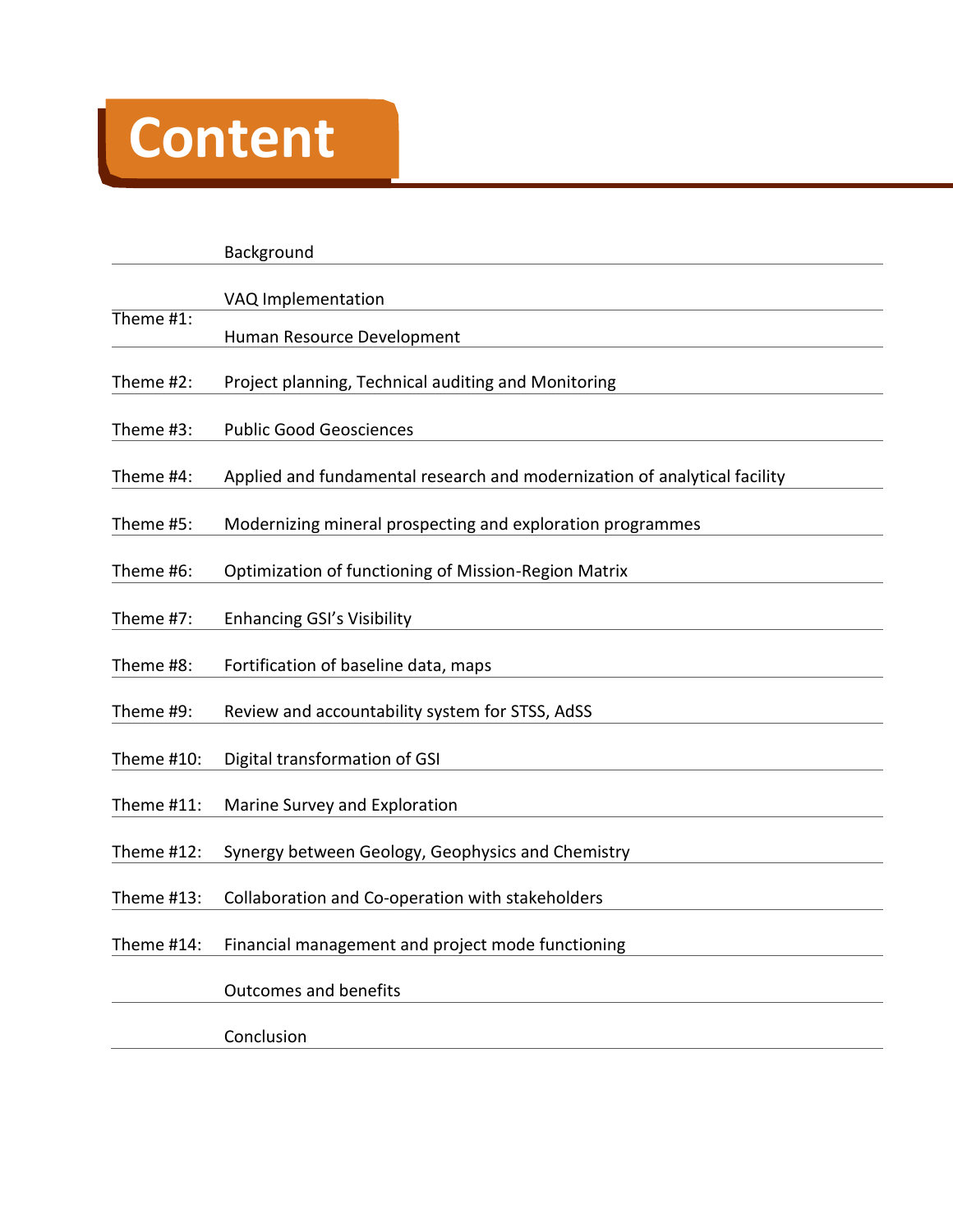# **Background**

GSI, being the forerunner in the field of Geoscience in the country, has always been put into diverse challenges since its inception. This evolutionary journey kept this organization as a truly vibrant entity, performing diligently the role of geoscientific advisor to the Nation. It is, by no means, an exaggeration to ascribe accolades to GSI for its yeomen service to the nation. New technologies, changing nature of geoscientific activities, cost and productivity pressures, information explosion, fragmentation and specialization in the geosciences – like all globally relevant earth science organizations brings GSI at the crossroads of getting continuously evolved to remain ever responsive to manage the changes and to meet the growing and diversified needs.

To address certain key performance indices and bottlenecks coming in the way of delivery parameters, GSI with the support of Ministry of Mines has initiated a unique endeavor of introspecting and churning to give core geoscience organization of our country a fillip to evolve and serve the country at its pinnacle of scientific excellence.

At the first instant, the Ministry of Mines selected a small group of 14 middle level high performing officers from all possible domain areas of GSI and conducted a one-day brain storming session at the Ministry Headquarters at New Delhi under the chairmanship of Dr. K. Rajeswara Rao, Additional Secretary, Mines and Shri Bipul Pathak, Joint Secretary, Mines. This exercise gave the initial ideas about major issues, grey areas in technical arena and finally identification of 14 distinct themes viz i) HRD, ii) Planning, Monitoring and mentoring, iii) Geoscience Research and Analytical Facility, iv) Public Good Geosciences, v) Mineral Explorations, vi) Optimisation of Mission-Region Matrix, vii) Enhancing GSI's visibility, viii) Fortification of Baseline Data, ix) Digital Transformation of GSI, x) Marine Explorations, xi) Administrative and Scientific Support Systems, xii) Synergy of Geoscience Data, xiii) Collaboration and Cooperation, xiv) Project Mode and Financial Management.

A group of 111 officers were inducted into 14 groups, making a pool of 125 officers including 14 theme coordinators. Each thematic group were constituted from officers with expertise in diverse domains and representing all Regional and State Unit offices worked in tandem for five months and produced 14 comprehensive base documents which have been true guide for GSI to introspect, follow and find plausible ways to tackle the evolutionary challenges, faced by the Indian Geoscientists.

Subsequently, a two-day VAQ workshop was organized on 19-20 July 2018 at Kolkata where an implementable VAQ Model Programme for GSI within three phases of 100 days each have been conceptualized, deliberated and finalized. Each of the 14 Coordinators made crisp presentations on the main recommendations in the activities of their respective domains. These recommendations were enthusiastically discussed and deliberated by all the participants.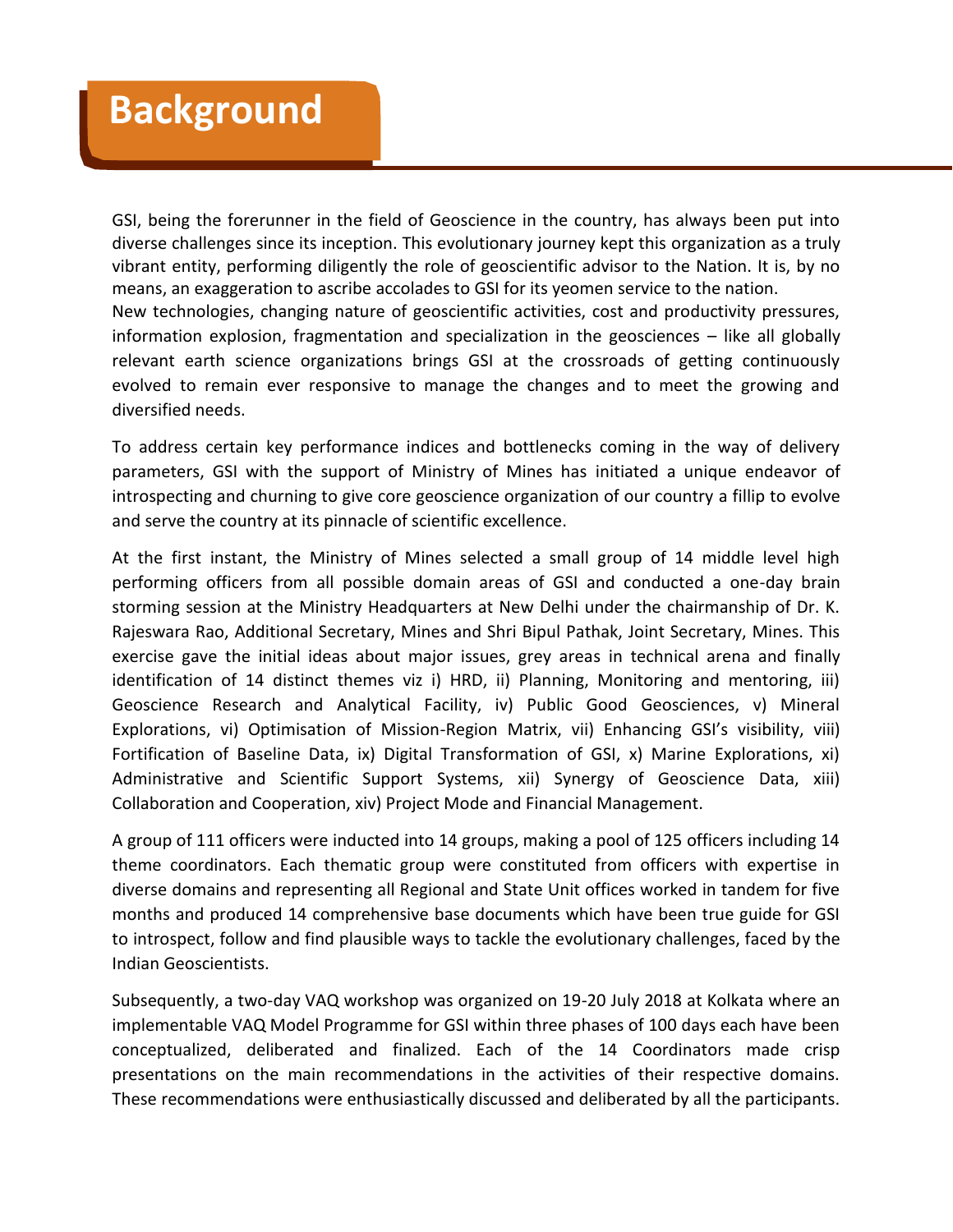Finally 72 recommendations were accepted for implementation in planned manner as per defined timeline.

On 15th August 2018 i.e. the 72nd Independence day, the VAQ programme was launched.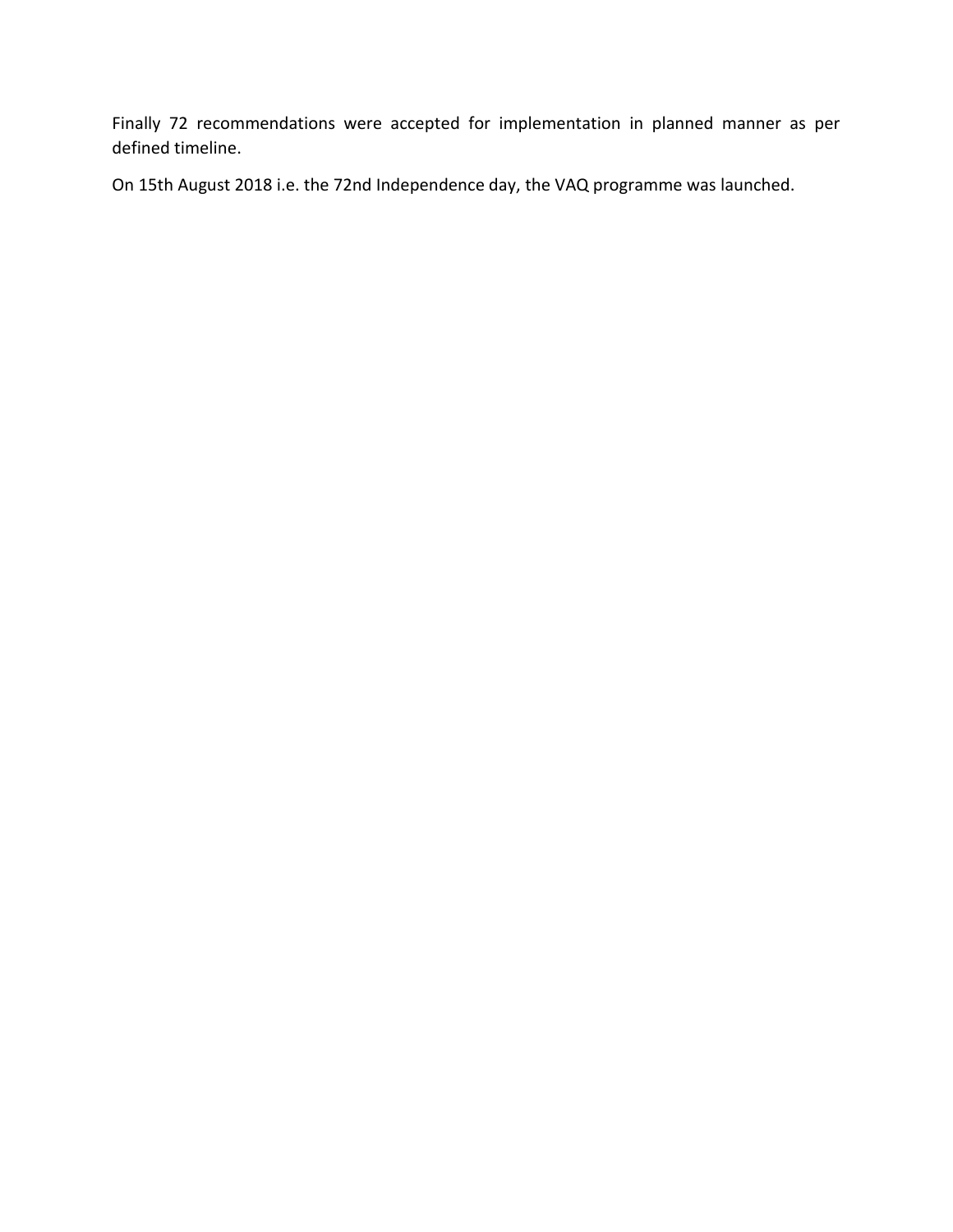# **VAQ**

# **Implemantation**

Each of the 14 *Themes* has specific *Activities*, totaling to 72. Activities were further subdivided into sub-activities totaling to around 282 numbers of executable tasks to be completed as part of VAQ implementation, as detailed below:

| Theme                                                             | <b>Activity</b> | Sub-activity |
|-------------------------------------------------------------------|-----------------|--------------|
| Theme 1: Human Resource Development                               | 8               | 23           |
| Theme 2: Project planning, Technical auditing and Monitoring      | 6               | 20           |
| Theme 3: Public Good Geoscience                                   | 5               | 13           |
| Theme 4: Applied and fundamental research and modernization of    |                 | 20           |
| analytical facility                                               |                 |              |
| Theme 5: Modernizing mineral prospecting and exploration programs | 6               | 17           |
| Theme 6: Optimization of functioning of Mission-Region Matrix     | 5               | 8            |
| Theme 7: Enhancing GSI's Visibility                               | 10              | 105          |
| Theme 8: Fortification of baseline data, maps                     | 8               | 24           |
| Theme 9: Review and accountability system for STSS, AdSS          | 6               | 16           |
| Theme 10: Digital transformation of GSI                           |                 | 5            |
| Theme 11: Marine Survey & Exploration                             |                 |              |
| Theme 12: Synergy between Geology, Geophysics and Chemistry       |                 | 7            |
| Theme 13: Collaboration and Co-operation with stakeholders        |                 | 8            |
| Theme 14: Financial management and project mode functioning       |                 | 9            |

Theme-wise overview of the implementation of activities/ sub-activities is presented in the following sections along with highlights of achievement: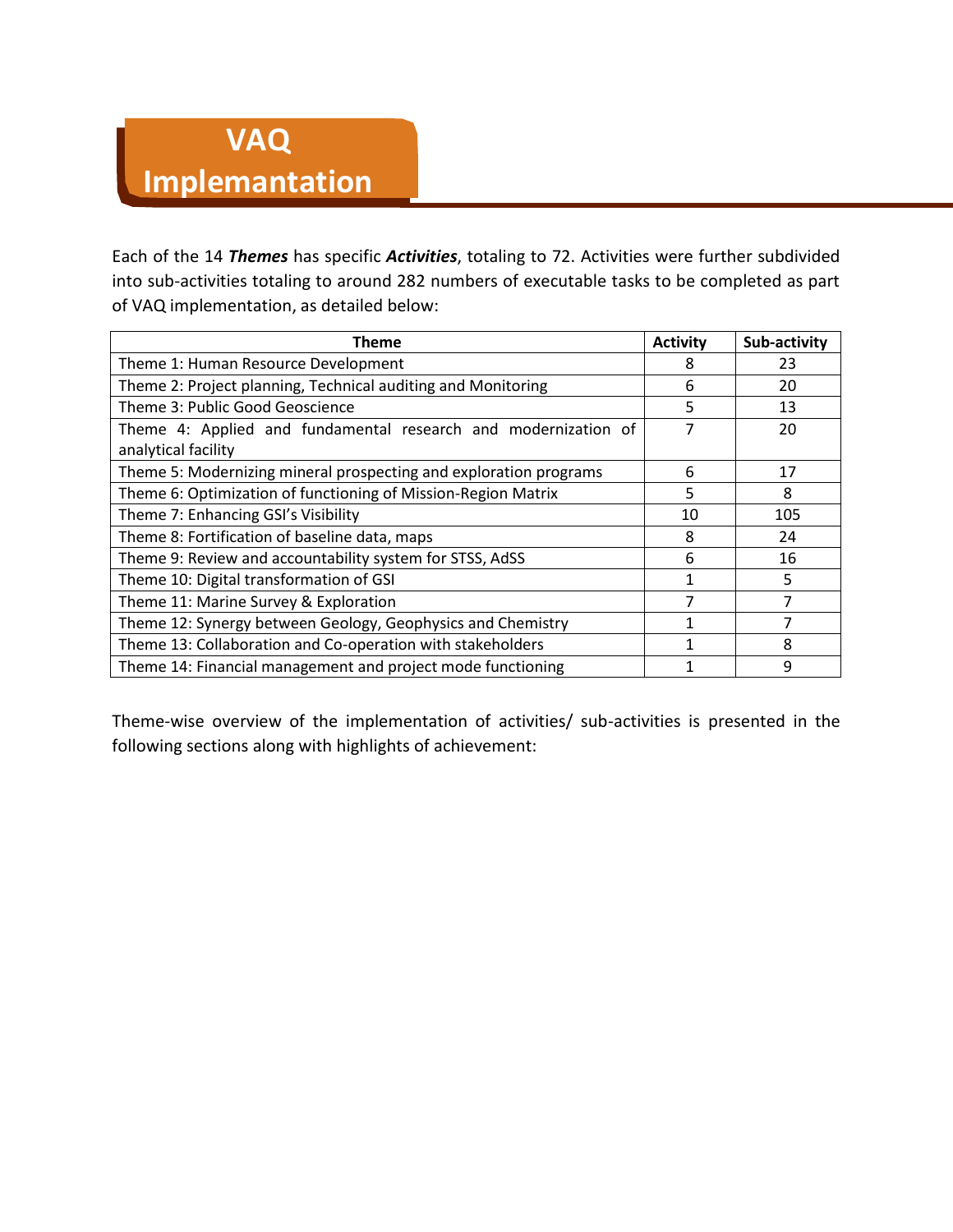#### **Human Resource Development**

Human Resource Development (HRD) is considered to be the key to higher productivity, better relations and greater profitability for any organization. It makes the integrated use of training, organization and career development efforts to improve individual, group and organizational effectiveness.

For past five decades, various committees constituted to look into functioning of GSI and its operating environment had identified HRD management as a matter of concern. This has happened mainly because; neither the human resource development has been given adequate importance nor the human resource management has been transparent and in tune with GSI's vision.

Two distinct goals and milestones were suggested by this thematic Group, which will bring qualitative changes in the Human Resource Development of GSI.

- GOAL 1: Big bang innovations with formulation of new HRD policies such as Defining roles and responsibilities of all cadres, Deployment policy, Modification of Recruitment Rules etc.
- GOAL 2: Kaizen (Continuous and incremental changes) like Updation of HRMIS data, Drafting of USP documents for state units, Preparation of base documents on various mineral commodities, litho-tectonic provinces, work disciplines etc., Improvement in skill sets and expertise, Identification of domain experts and scripting their roles as mentors, reviewers etc., Online training facilities with 24X7 operations, Training and capacity building through collaboration with reputed institutes etc.

HRD theme listed total 8 activities with 23 sub-activities. The highlights of implementation are as follows:

 Various policies have been prepared by GSI expert committees viz. Creation of Mission HRD with GSI (TI) as one of its components, Roles and Responsibilities of all Cadres & Change in Transfer Policy, Policy on skill sets and expertise development and their linking with promotions/ postings, Training and Capacity Building through sponsorship and collaboration with reputed International Institutes and taking services of Experts of GSI (Retired) on retainer-ship basis under funding from NMET etc. These documents have been submitted to the Ministry and at Ministry level these have been included, wherever applicable, in the Cadre Review, RR modification, DFPR modification etc. For suggestions that involve change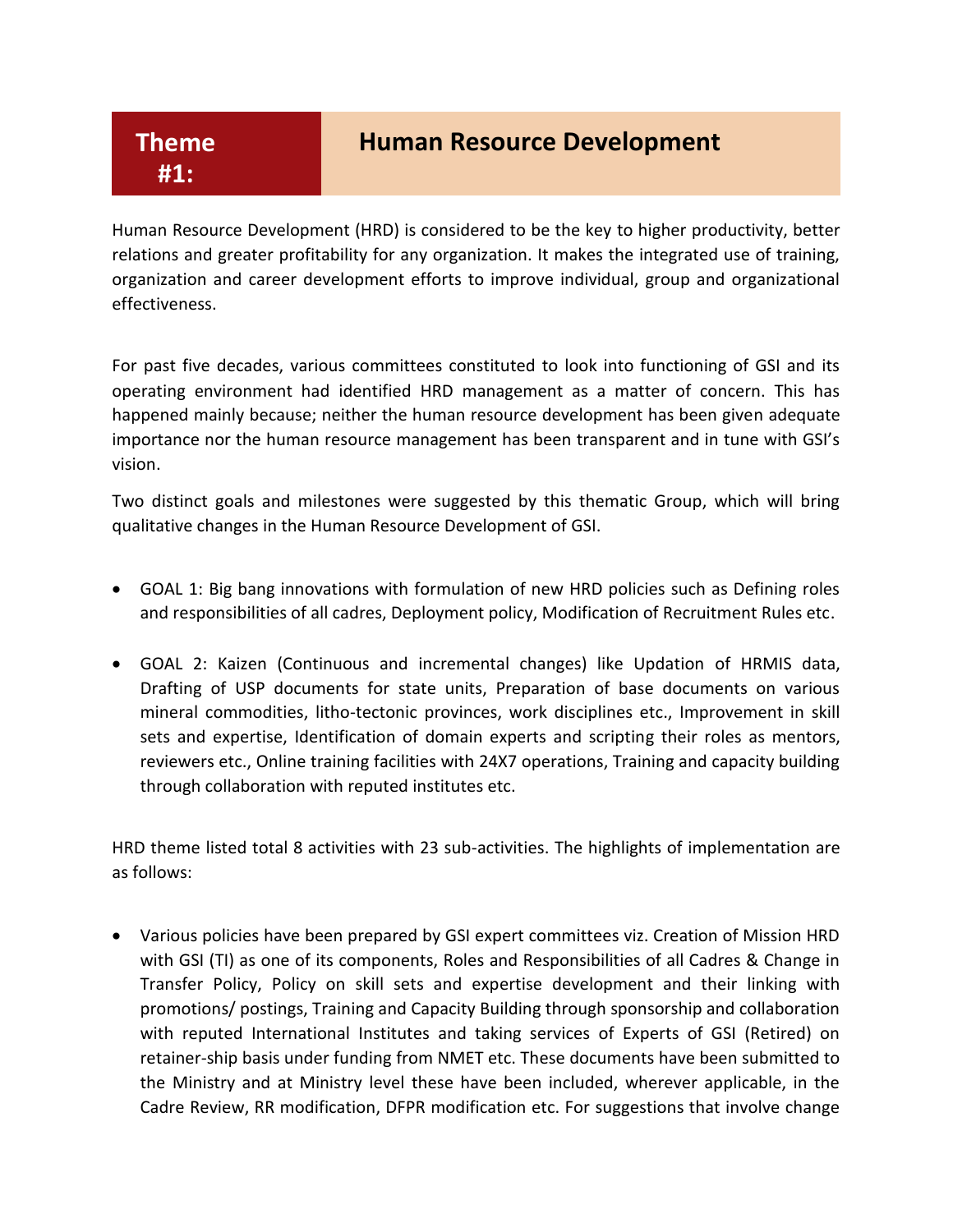in the financial rule, the approval is as per the procedures and GoI rules laid down by DoPT/Ministry of Finance, Govt. of India.

- 24 x7 online training portal has been established by GSITI.
- USP documents of all states highlighting the uniqueness of geological set up, mineral resource availability, thrust areas of GSI work, future activities etc. have been prepared.
- OCBIS HR database and input forms have been created for entering additional data of officers
- Implementation of competency mapping depends on finalization of Cadre restructure, RR modification as well as skill sets and Roles and Responsibilities. Thus, implementation is possible only when necessary approvals are notified at the Ministry level. Presently, it is kept on hold.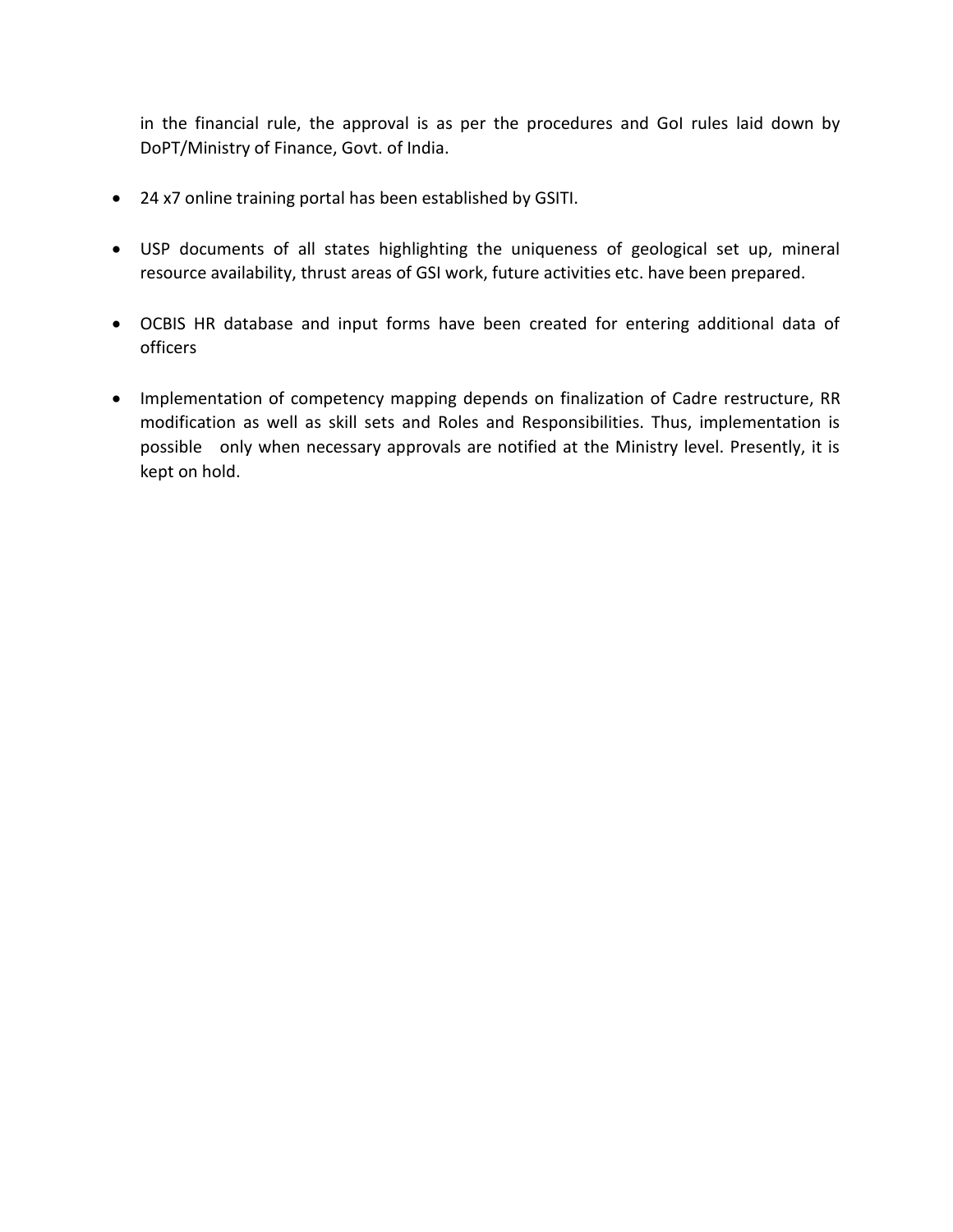#### **Theme #2:**

# **Project planning, Technical auditing and Monitoring**

Theme 2 listed total 6 activities with 20 sub-activities. The highlights of implementation are as follows:

- Identification of thrust area, themes, mineral commodities, Consultation of all GSI reports theme wise to identify potential areas, Training etc. have been done on regular basis
- Mission-wise term review has been introduced and reviews are done over VC platform to save cost and time
- Use of software to check plagiarism has been introduced
- APAR related changes will be taken up with upcoming SPARROW implementation and subject to approval of DoPT
- For organizational mentoring program, committee constituted for implementation has submitted report that has been sent to Regions and Missions for implementation. It is done under the existing rules of GoI.
- Various training e.g. Change Management Training, Leadership programme, Project planning and risk management training have been conducted for HAG/SAG level officers.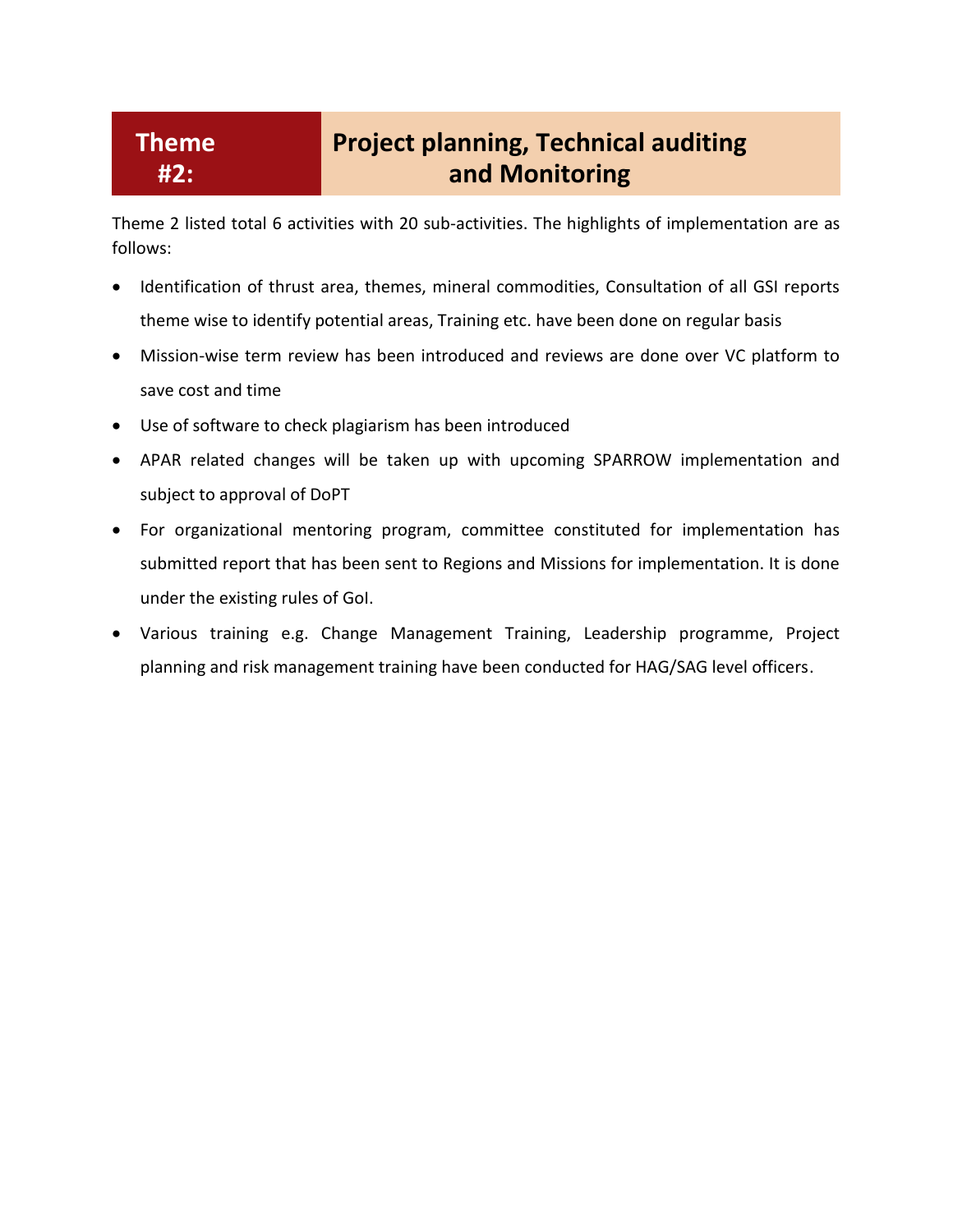#### **Theme #3:**

#### **Public Good Geosciences**

Anthropogenic activities on our planet in the post-industrialization are altering many geological conditions and natural processes at alarmingly fast pace. The consequences of such undesirable changes are manifested in the form of increased frequency and severity of natural disasters. Therefore, it is becoming increasingly important to study, understand and guide the societies towards achieving "sustainability". It is precisely in this context, that the domain of "Public Good Geoscience" is gaining prominence wherein a geoscientist activates this delicate link between man and nature.

This theme emphasized on enhancing 'geological literacy" through a well-defined strategy for Public Good Geoscience in tune with the contemporary geoscientific concepts. It proposes GSI to play greater and effective role by offering its services in the field of Public good geosciences such as Engineering Geology, Natural hazard studies, Environmental Geology, etc. GSI, unlike other organization in the country, has the breadth of multidisciplinary geoscientific expertise, the extensive national on-the-ground presence, and the wealth of geoscientific monitoring capabilities and legacy data at all scales, from microscopic to national, which are the essential requirements for any organization to address societal issues which have geospatial underpinning.

Summary Recommendations for this theme include mainstreaming of Public Good Geoscience by taking up Public Good programmes, suo motu, with the same importance as searching for mineral resources; creation of a separate Mission on Public Good Geoscience with functional as well as financial autonomy; working in 'Project Mode' rather than 'FSP Mode'; waiving of charges for Engineering geological consultancy services provided by GSI for large projects such as construction of dams, tunnels, alignment of roads in hilly areas, power plants, etc.; synergy meeting between MoM and MoES for collaborative work on Earthquake studies; opening of 'Quaternary and Environmental Geology Division' in all the Regions; taking up pilot projects on Critical Zone studies, Geo-environmental appraisal, Urban Geochemistry and River Basin Management; domain-specific Training and capacity building programmes; in addition to landslide, earthquake and geotechnical risk evaluations, developing expertise in urban geohazard management etc.

Expertise development requires decades of active work in a particular field. Unnecessary transfers, prevalent during the recent times, needs rethinking for a scientist-dominated organization like GSI.

This theme has a total of 13 sub-activities under 5 activities. The highlights of the achievements are: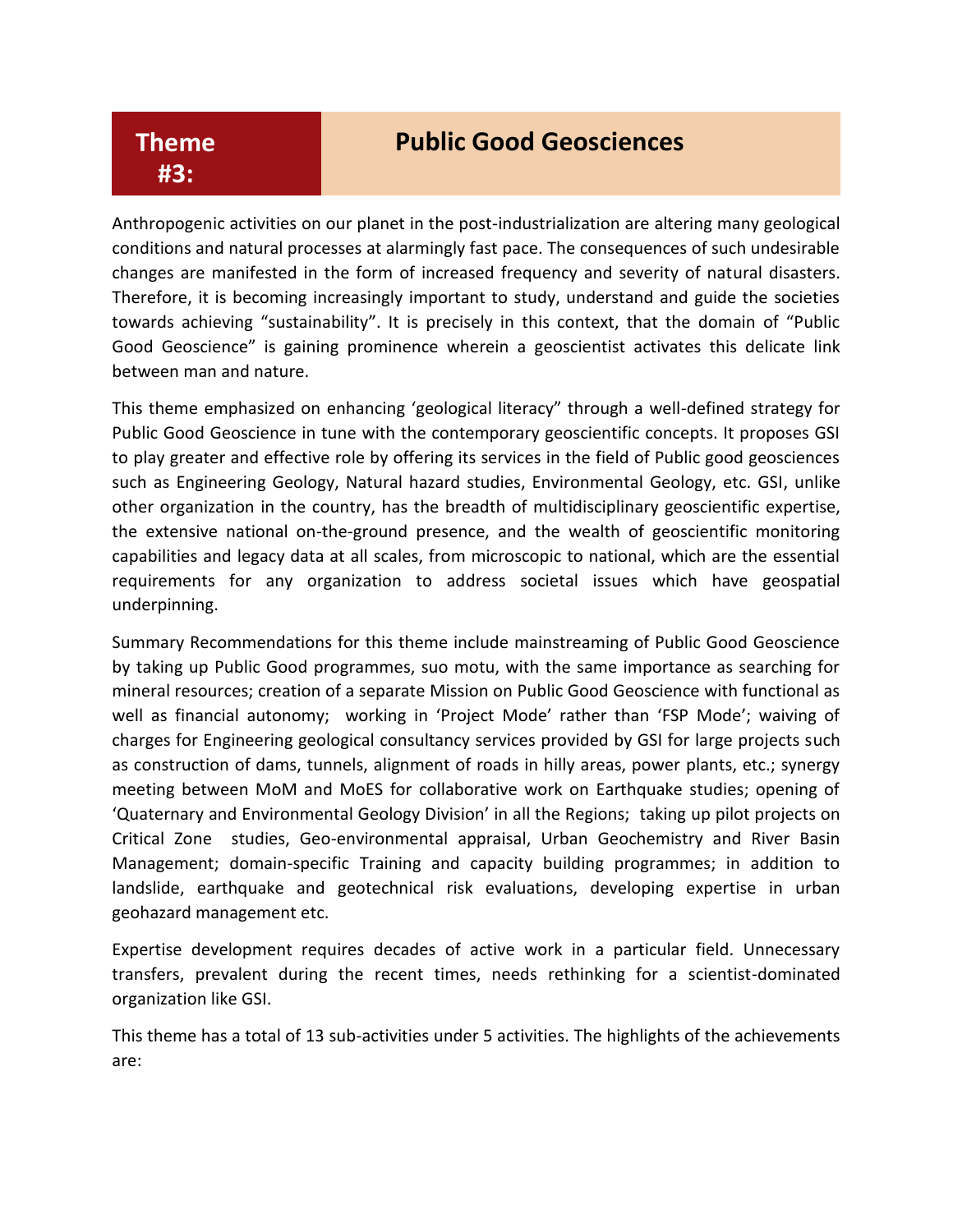- Upgrading all Geotechnical Laboratory has been taken up in a comprehensive manner as continuous process as per fund availability.
- GSITI has conducted 9 courses for 198 participants in collaboration with national institutes of repute viz. Survey of India, Central Building Research Institute (CBRI), Roorkee, Tehri Hydro Development Corporation Ltd.
- Campaign mode GPS projects for active fault studies have been taken up by regions
- Compendium on Active Fault Studies and Seismic Hazard Microzonation have been taken up as regular FSP.
- "Quaternary and Environmental Geology" Divisions created in all Regions.
- Projects on Arsenic/Fluoride pollution and Medical Geology have been taken up in all Regions.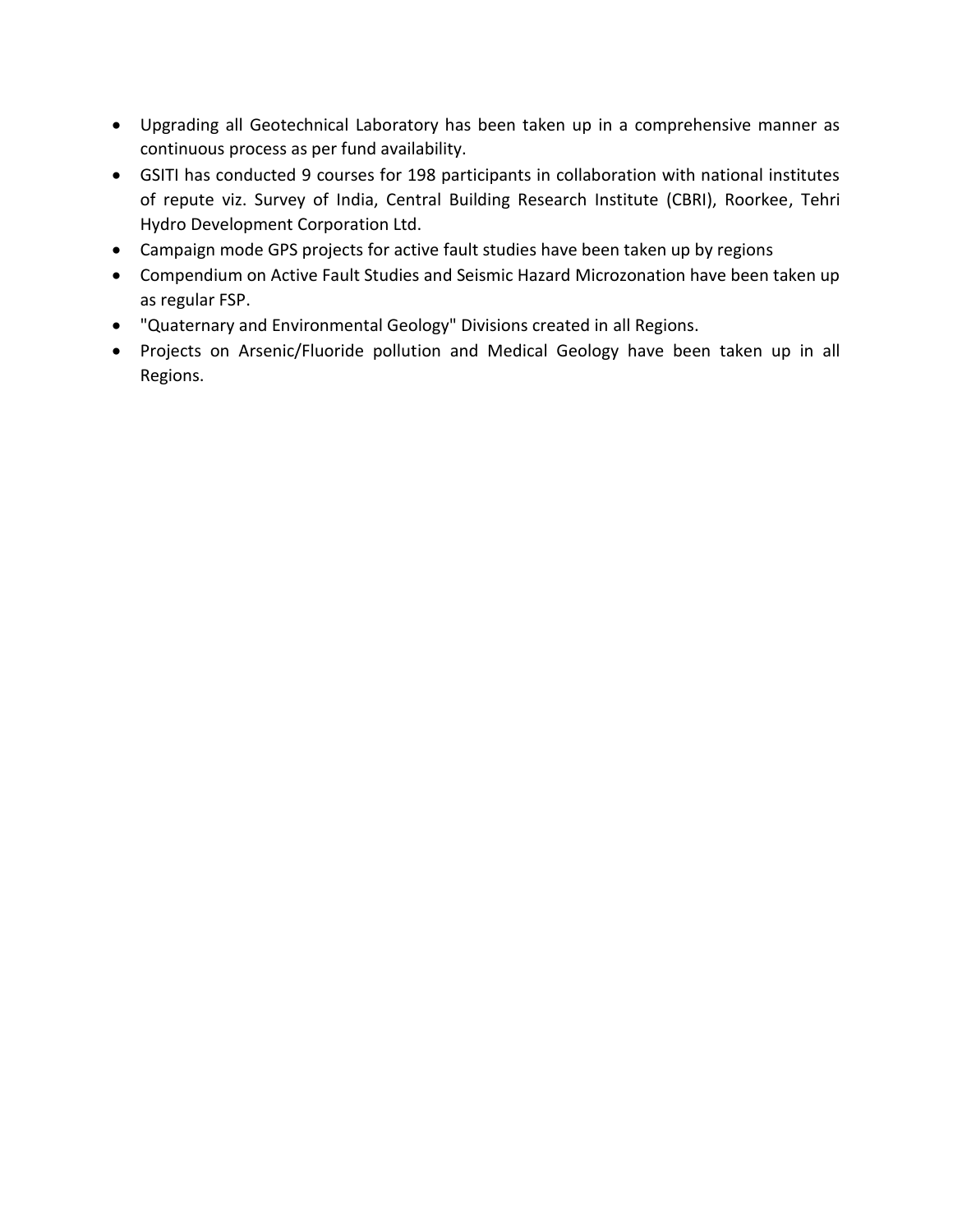#### **Theme #4:**

### **Applied and fundamental research and modernization of analytical facility**

This theme focuses on adoption of modern technology and concepts of *fundamental research* into the *applied science* of prospecting and exploration. It advocates to take mineral exploration as research challenges with complete synergy and feedback mechanism between Mission II (Natural Mineral Assessment) and Mission IV (Fundamental and Multi-disciplinary Science) activities. Developments in technology allow scientists to visualize different dimensions of Earth's processes leading to new concepts and strategies to exploit or adjust to natural processes to suite human needs. The theme 'Applied and fundamental research & modernization of analytical facility' is placed at the core of GSI's VAQ initiatives.

Major issue, as highlighted in base document of this theme, is that since mid-1980s, GSI could not adopt modern technologies, like for example, ICPMS in chemical analyses, making its data unattractive to its users. In contrast, during that period geological science shifted from a qualitative science to a more quantitative one using principally isotope-based techniques resulting in growth of many new concepts. GSI did not match this advancement in geological science and failed to utilize modern techniques and concepts. Its science output, its exploration output fell sharply.

The team dealing with this theme recommended for resorting to quick modernization of its geological lab facilities, to ensure immunity of such labs from bureaucratic ramblings, train its scientific personnel to adopt and apply modern concepts and to use cutting-edge research in all its scientific activities, be it exploration, public good geoscience or understanding basic geological framework of the country. A list of critical instruments needed by GSI for modernization of its lab facilities has been proposed. Also, several research projects that systematically explore mineral potentiality using fundamental and modern geological concepts were proposed.

This theme included 20 sub-activities under 7 major activities. The highlights of achievements are:

- In order to upgrade analytical facilities in GSI 1 IRMS (NCEGR-Bangalore), 1 TEM (NCEGR-Kolkata), 6 Raman Spectrometer (SR, NER, CR, WR, NCEGR- Faridabad & Bangalore), 90 hand held LIBS, 60 handheld XRD, 170 hand held XRF, 1 SSA-MS (NCERG-Kolkata), 4 LA-Q-ICPMS (NCEGR-Bangalore, CR, SR, NER) and 1 EPMA for WR have been approved by CPC on 03.09.2019. Proposal for RAMAN -SEM, portable XRF and XRD has also been planned. These procurements will be done as per procurement plan and fund availability.
- For improving applied research for mineral prospecting and exploration in Green field areas, NCGER, Faridabad has taken up modern concept based project viz. 'Petrogenesis of high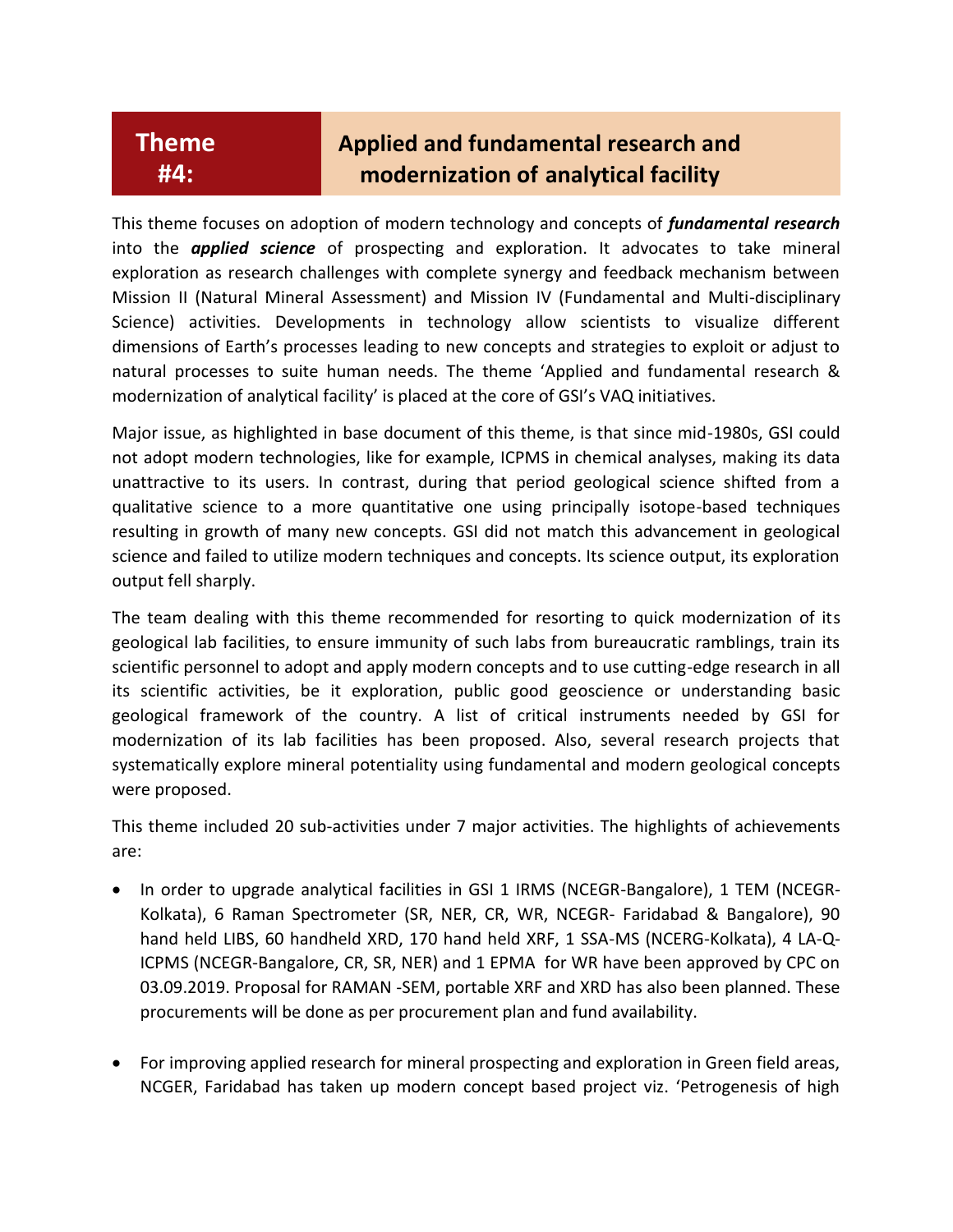Sr/Y granites from the Leh-Chumathang-Shyok area of Ladakh Granitoid Complex: An assessment of their mineral potential.' As high Sr/Y magmas are associated with major porphyry-type copper deposit worldwide, high Sr/Y granites of Ladakh Granitoid Complex will be evaluated to understand the contribution of crustal sources to the magma, extent of crustal interaction processes in generation of high Sr/Y granites and assess potential of these high Sr/Y granites for hosting Cu-Mo-Au porphyry type/skarn mineralization.

- Applied research in Urban Geochemistry is initiated with two projects on the heavy metal pollutant viz. 'Transport behavior of heavy metal pollutants through water and clay fractions along the Yamuna river and its major canals between Wazirabad barrage, Delhi to Kidawali village, Faridabad, Haryana and 'Characterization of pattern, extent and source of bioaccumulation of heavy metals indifferent food items, cosmetics and in human teeth (and other organs, if feasible) in Kolkata.
- To establish synergy among M-I, II and IV, laboratories of NCEGR have extended help in identification of PGE, REE and other mineral phases to different projects of GSI and also have taken up own projects such as for REE in Gujarat, Fe in Odisha with an aim to develop understanding of genesis of ore minerals.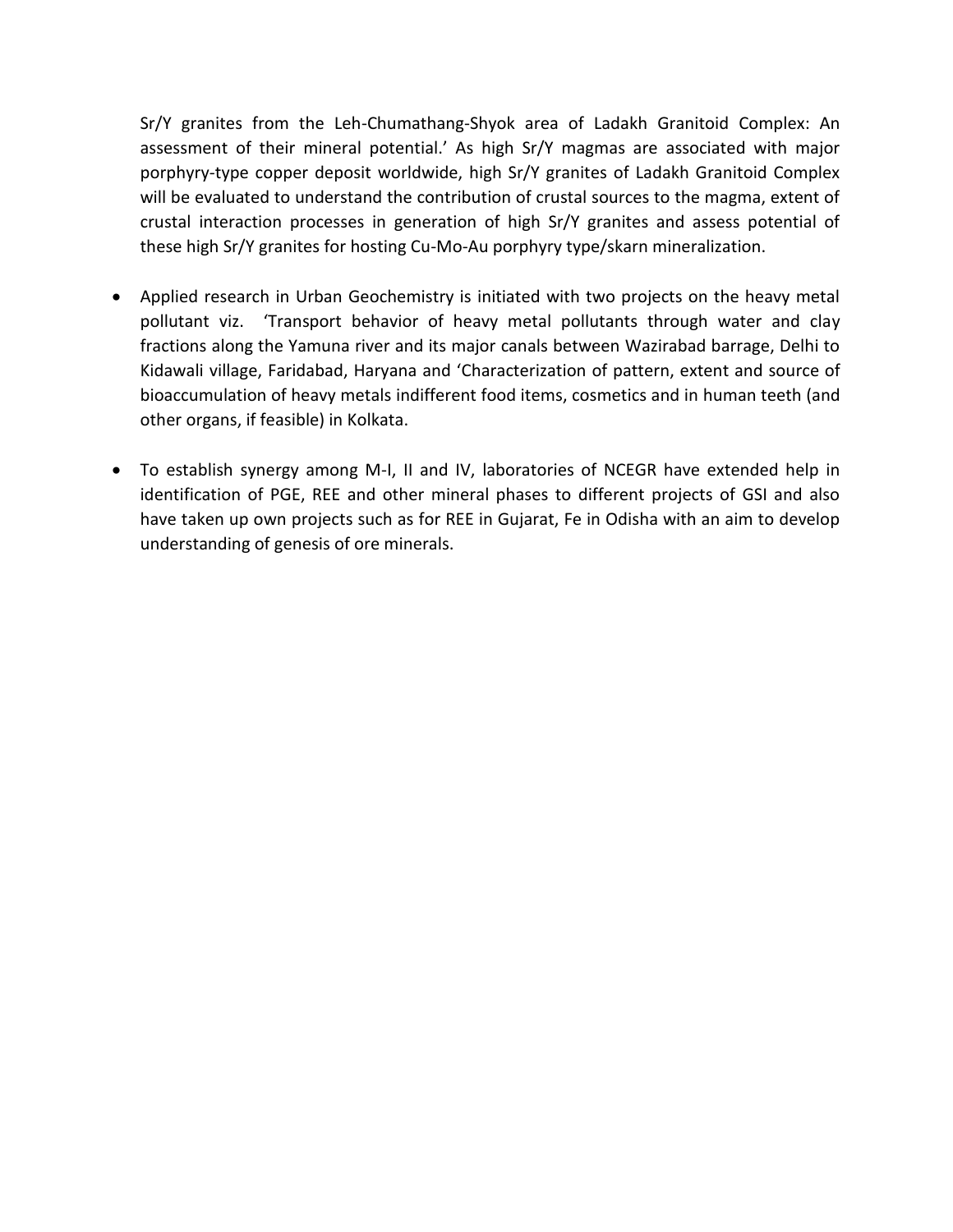### **Modernizing mineral prospecting and exploration programs**

Mineral sector, being one of the core sectors of economy, provides basic raw materials to many important Industries. Exploration is the foundation of all mining. The public expenditure on exploration in India needs to be enhanced significantly. Exploration expenditure determines the rate of discovery of future mineral deposits and mines. Exploration in India is mostly restricted to a depth of 50 to 120 meter vs. as deep as 500 meter and beyond in countries such as Australia, Canada and Latin American Countries.

The issues / weak areas identified in this theme are lack of application of modern exploration, exploitation and beneficiation technology; there is very little investment in R&D on mining, exploration and mining technologies, beneficiation, conventional type (based mostly on geological data) exploration activities with limited input from geochemistry, geophysics and remote sensing.

Important recommendations under this theme are classified into three broad heads viz. 1) Modernisation of Exploration Philosophy and Technology like innovations in Ore deposit modelling and Mineral Exploration, probing for deep-seated mineral resources in India, understanding the mechanisms of metal mobility and the role of chemical and biological agents in concentrating and limiting dispersion, identification of reliable vectors to mineralizing systems etc., 2) Geophysics as a key to unlock hidden/ deep-seated Deposits e.g. application of Airborne gravity gradiometers, modern inversions modelling of geophysical data; integration of multiple exploration data sets ; 3D geological models attributed with physical properties may be constructed from primary geological data; 2D / 3D seismic reflection for precise targeting of extensions to existing deposits and mapping new mining targets; 3) Training & capacity Building.

Immediate Steps that have been recommended are Creation of First Hand Geological Potential Domains for Strategic and Critical Commodities viz., Fertilizer, Minerals, Nickel, Cobalt, Antimony, Limestone, REE & RM, Lithium, Bismuth, Vanadium etc.; Creation of Mineral Prospects and Occurrences Atlas of Various Commodities; Revision and Creation of Updated Database and Publishing Map Series On Geological Potential Areas of Commodities Like, Gold, Diamond & Precious Stones, Basemetal, PGE, Iron Ore, Manganese, Chromite, Molybdenum, Coal & Lignite, Tin & Tungsten, Bauxite for The Use of Mineral Industry; Procurement of professional 3D & statistical modelling software for Mineral Resource Estimation and 3D Modelling of the Deposits; Procuring Field and Lab Equipment for Mineral Exploration; Modernisation of Drilling Operations and enhancement of in- house capacity and capability.

There are 17 sub-activities divided under 6 activities. The highlights of achievements are: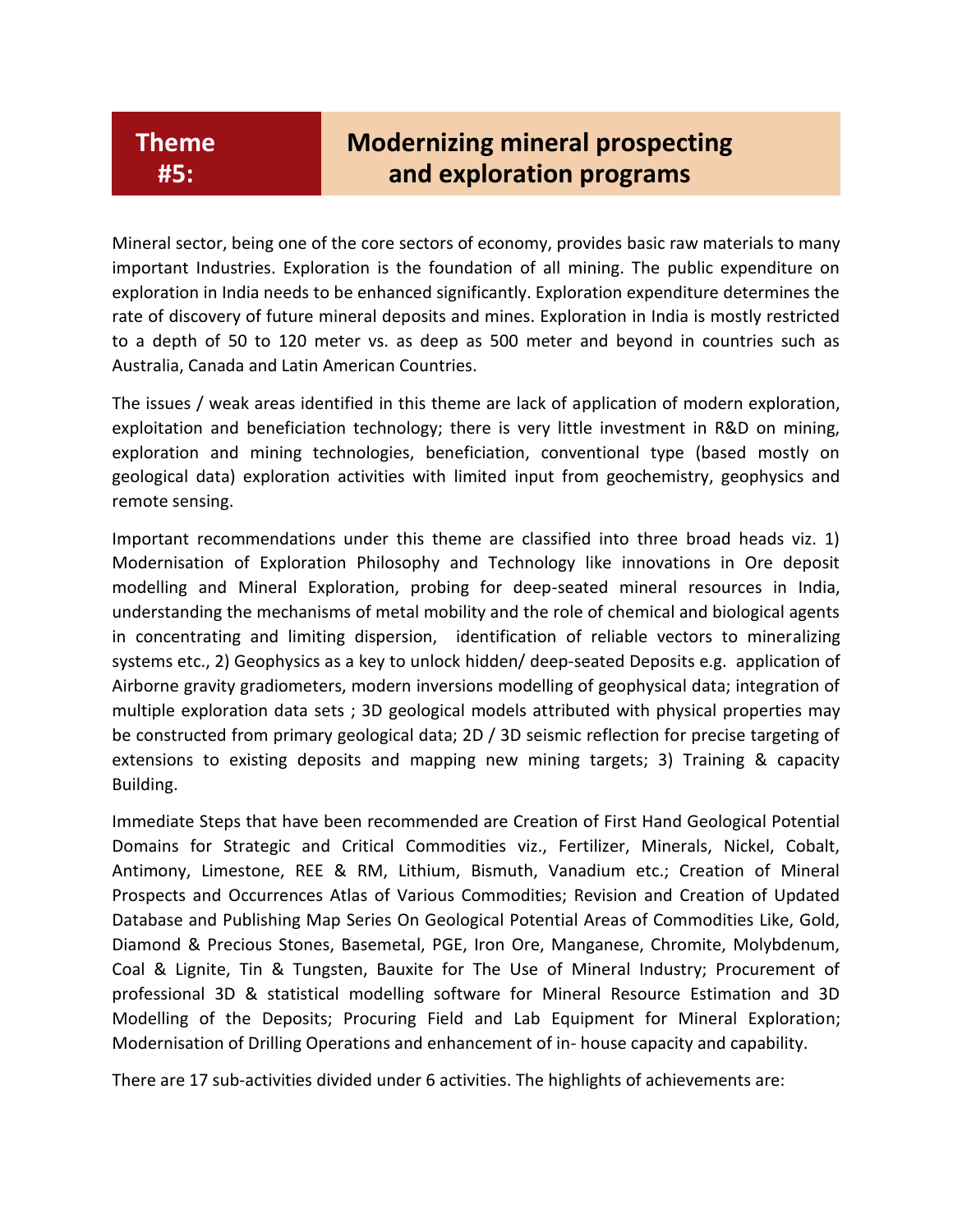- Number of Exploration Projects have been doubled
- Thrust is given to Mineral Exploration Projects from Bundelkhand Craton- NR: 4 M-II projects (Au, REE etc.), one RMT and 01 STM has been carried out in 2019-20. One Gold, One RMT, and One STM has been carried out in the FS 2020-21. CR: Item titled "Regional mineral targeting project for assessment and characterization of the nature of mineralization and mineral potential in parts of Bundelkhand Granitoid Complex (BGC) of Madhya Pradesh" has been taken up for two years.
- Mineral prospect/ occurrence database, overlaying of 50K map and Commodity-wise geology and mineral potentiality maps have been produced.
- 3D modelling software purchased at Mission II HQ, Nagpur and trainings completed.
- Procurement of drilling rigs, field equipment initiated as a continuous process.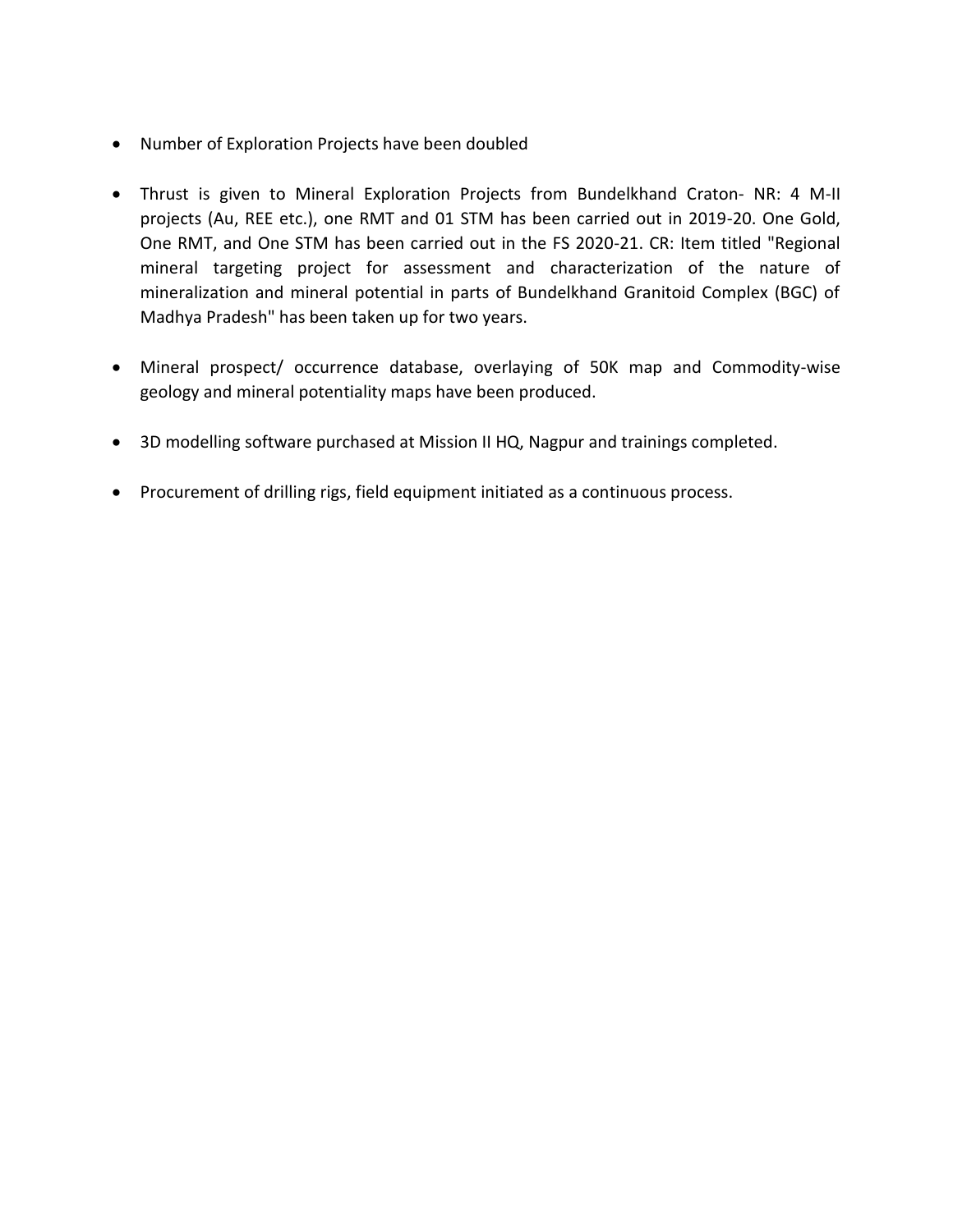# **Optimization of functioning of Mission-Region Matrix**

Current organizational structure of GSI is based on recommendation of a High Powered Committee (HPC) set up on 1st October 2007. The Committee submitted its Report on 31st March 2009 and the Union Cabinet approved this restructuring proposal of GSI on 25th October, 2011.

This theme defines the issues and constraints observed during past nine (09) years of operations of this Mission-Region Matrix in GSI. Important issues included the Nature of Mission structure, Skewed deployment and infrastructure in Missions, Conflicting roles and responsibilities, issues related to appraisal and Financial powers of missions vis-à-vis State Units (SU), Region and CHQ. Because of this, Mission-Region Matrix in GSI is yet to function properly and efficiently as conceptualized in HPC recommendations.

Notable recommendations are 1) creation of new missions for Baseline Marine Geoscience, Geosciences for Society/ Applied Geosciences, HRD and Training, Policy Supports, Quality and Integration, Personnel, Administration and Finance; 2) Formation of National and Regional Expert Group, 3) Renewed Roles and Responsibilities; 3) Delegating Financial powers to Missions etc.

There are 5 activities with 8 sub-activities recommended in this theme. As this involves cadre restructuring many of the implementations are beyond the power of GSI. Highlights of implementation are:

- Revamping the Roles and Responsibilities of Missions will be considered with Cadre review and RR Modification at Ministry level and beyond.
- Expert Groups have been identified and their services are being used as and when required by granting honorarium.
- Delegating financial powers to Mission Heads was not considered by the Committee set up by DG, GSI.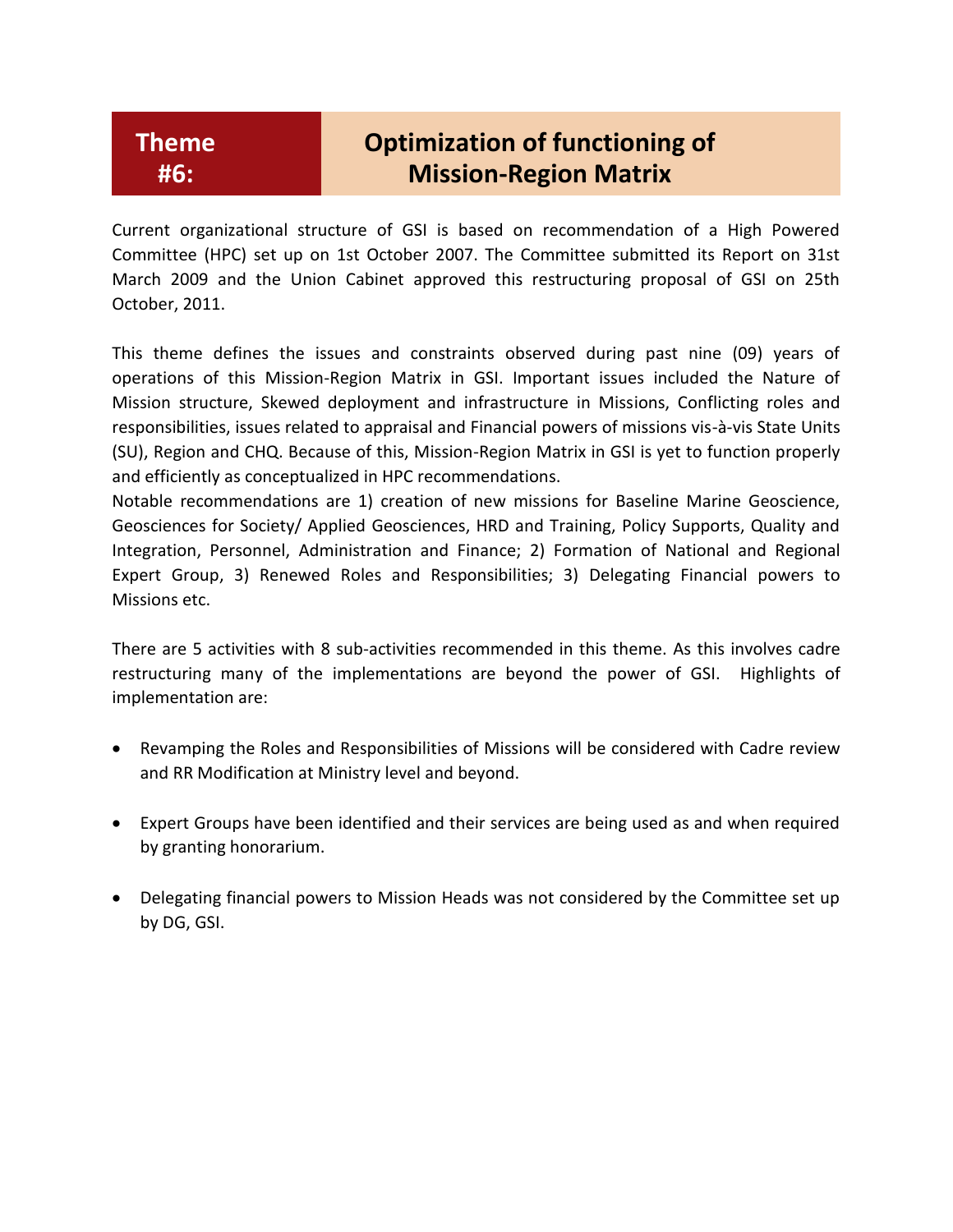### **Enhancing GSI's visibility**

#### **Theme #7:**

[105 sub-activities under 10 activities]

Despite GSI's immense contributions towards nation building, its visibility in various fora, especially, amongst the General Public and the recognition, which it duly deserves remains to be oddly wanting. Even for a non-profit government organization like GSI, it is important to be visible and enhance the public profile. Enhancing visibility will help raise and strengthen the programs, garner exposure towards GSI's cause, and attract more interactive stakeholders. Visibility is the presence of the 'GSI' brand amongst public and it is very critical for getting support in work and in making larger impact. The goal is to become a leading / popular name in all intervention areas related to the charter of GSI.

The base document of this theme has defined eight strategies that will enhance visibility of GSI. These are 1) Improving Public and Media Relations; 2) Increasing Online Visibility; 3) Greater Collaboration and Coordination; 4) Quality GSI Products and Services; 5) Connect with the General Public; 6) Connect with the Students; 7) Popularising Geoparks and Museums; 8) Connect with the Employees

This theme has 105 number of sub-activities included within 10 activities. Important highlights of achievement are:

- GSI has engaged professional PR Agency who carries out all the activities in connection with this theme.
- Creation of dedicated "Public Relation & Media cells": PRM Cells at CHQ level and Regional HQ and SU levels.
- Connecting with all target audience through social media / discussion forums / blogs are done on regular basis
- New home page and related second level pages went live on 16th December 2018. Portal home page contains several information sections for general public.
- Search Engine Optimization has been done
- Regular posting of quality content in Social Media accounts by the PR agency
- GSI mobile app has been developed for showcasing GSI products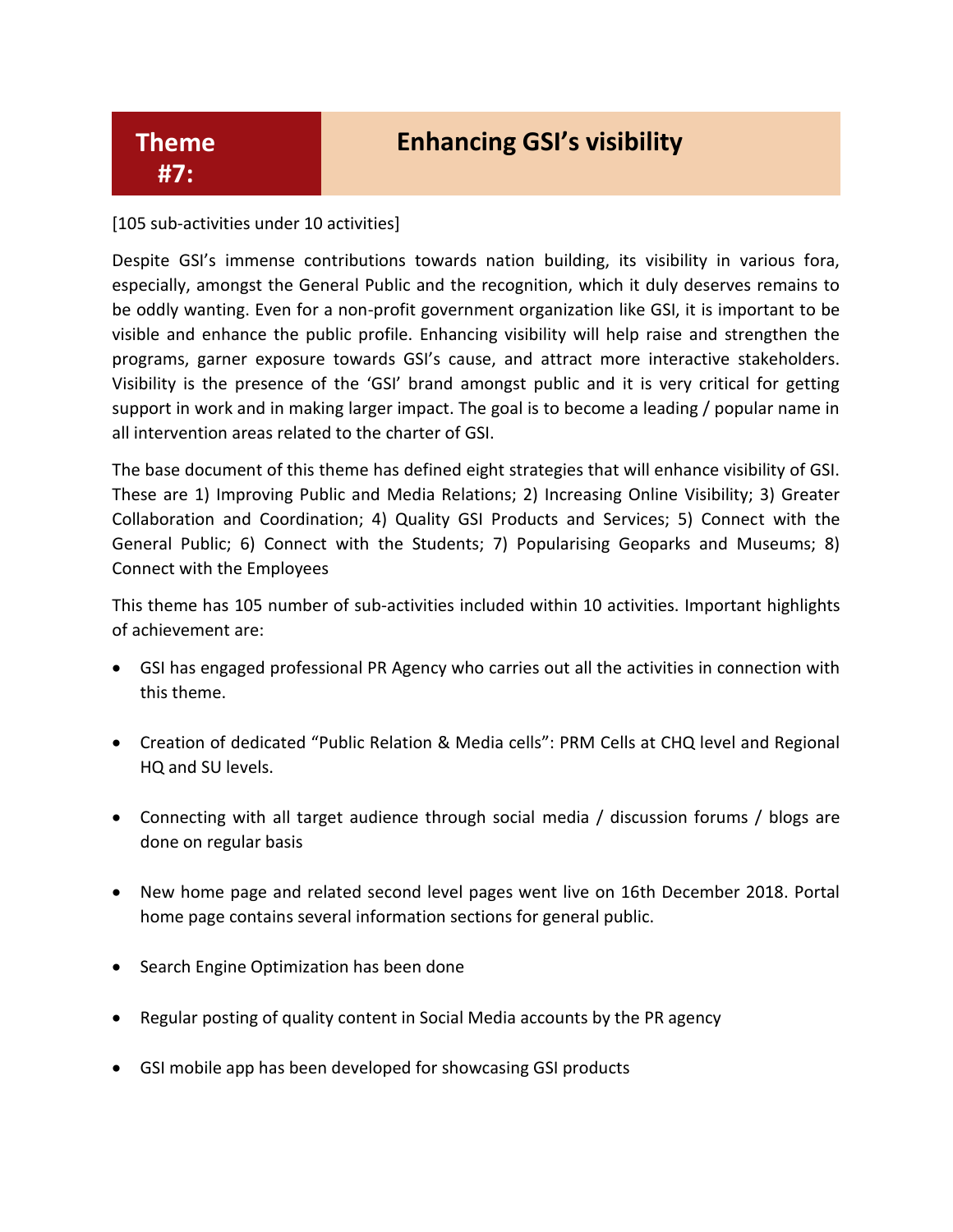- e-Newsletters are regularly produced by GSI.
- 500 e-books have been prepared by PRM agency.
- Creation and updating of DID/GID on both energy and non-energy minerals / mineral belts. Updated DID is published as Miscellaneous Publication No. 66 (ISSN 0579 4706) entitled "New Insights on Mineral Exploration Concepts and Guidelines" (advance release) 2018. It contains updated and detailed account of major mineral commodities (Industrial and fertilizer Minerals: Potash, Phosphorite, Graphite, Limestone, Baryte, Dunite, Wollastonite, Andalusite, Kyanite, Sillimanite, Clay Deposits and Dimension Stone; Non-Ferrous & Strategic Minerals: Base metals (Copper, Lead and Zinc), Bauxite, REE and Tin, Tungsten, Molybdenum, Nickel and Cobalt; Precious Metals and Minerals: Gold, Platinum Group of Elements, Diamond, Gemstones; Ferrous Group: Iron Ore, Manganese, Chromite)
- Various coffee table boos have been published
- Involve students actively in celebration of GSI day on 4th March through quiz competitions, essay competitions, earth science model competitions
- All Regions / SUs are engaged with students/researchers in local colleges/universities regularly and initiate regular collaboration using BHUVISAMBAD Platform
- Field training / field based M.Sc. project work guidance are provided to university students.

However, few of the recommendations are not feasible and those involving finance matters have to be done as per GoI rules.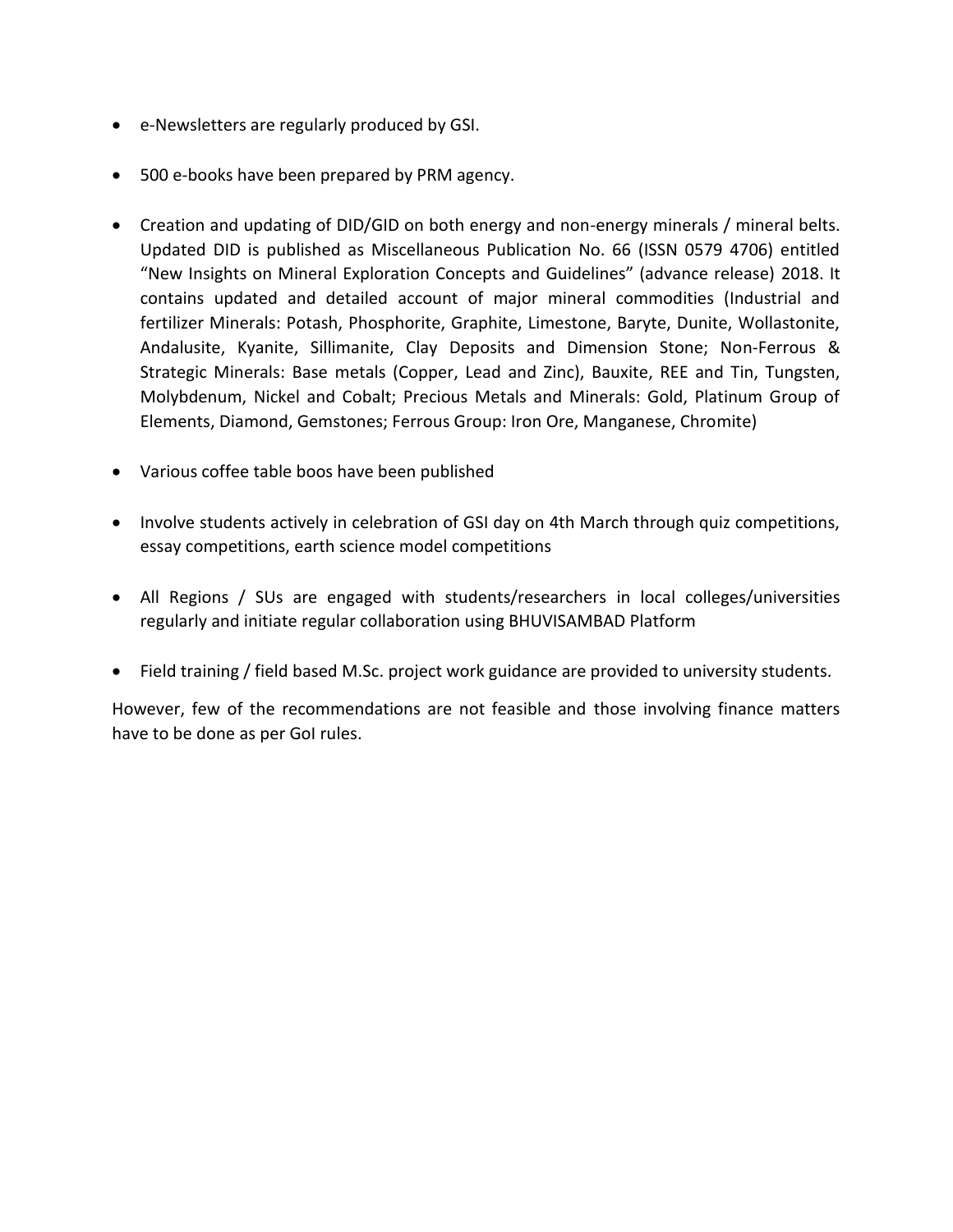#### **Theme #8:**

### **Fortification of baseline data, maps**

The collection of "Baseline Geoscientific Data" comprising geological, geophysical, geochemical, and marine geological surveys and mapping, have extensively been used in the domain of mineral resource assessment, earth system science, fundamental research, geotechnical, geoenvironmental and natural hazard and risk studies, glaciology, seismotectonics and other issues of concern to the society.

Since geological mapping and other baseline data are of vital importance, there is a need of constantly upgrading the data with new concepts and tools. Important recommendations under this theme are 1) Execution of the project that include, enhanced data collection from field, geochemistry, isotope analysis, 2D/ 3D modeling and integration; 2) Procurement of suitable 2D/ 3D Data integration software by GSITI; 3) drilling for deep stratigraphic boreholes; 4) Planning and formulation of FSP items on Integrated thematic mapping; 5) Regional scale MT survey for the entire country; 6) Update and Publish all volumes of "A Manual of Geology" etc.

This theme contains 24 sub-activities under 8 activities. Highlight of implementation are:

- 11 RMT projects including enhanced data collection from field, geochemistry, isotope analysis, 2D/ 3D modeling and integration have been initiated by the Regions under the guidance of NM-II in FS 2019-20.
- GSITI procured 3D modeling software viz. SURPAC, GEOSOFT TARGET. Officers are being trained regularly in Data integration and modeling.
- 15 data Integration courses for 383 participants conducted by GSITI during FS 2018-19 (2 courses) & FS 2019-20 (13 courses). 14 nos. of 3D Modelling (Surpac, Geosoft etc) programs for 193 participants conducted by GSITI During FS 2018-19 (8 courses) & FS 2019-20 (6 Courses). This is continuous process.
- Stratigraphic drilling project at Southern Region could not be completed due to protest by local villages in Cudappa area, which could not be resolved despite intervention of local administration. Finally, the project is shelved. Similarly in Central Region, one by in-house drilling machine was suspended due to lockdown and 2nd project was abandoned due to drilling difficulty. Further new BH in lieu of abandoned BH could not be started due to water scarcity in the area and due to disagreement by private land owner to allow drilling in his land.
- 6 Integrated Thematic Mapping items, 1 in each region, has been taken up during FS 2019- 20. It is a continuous process.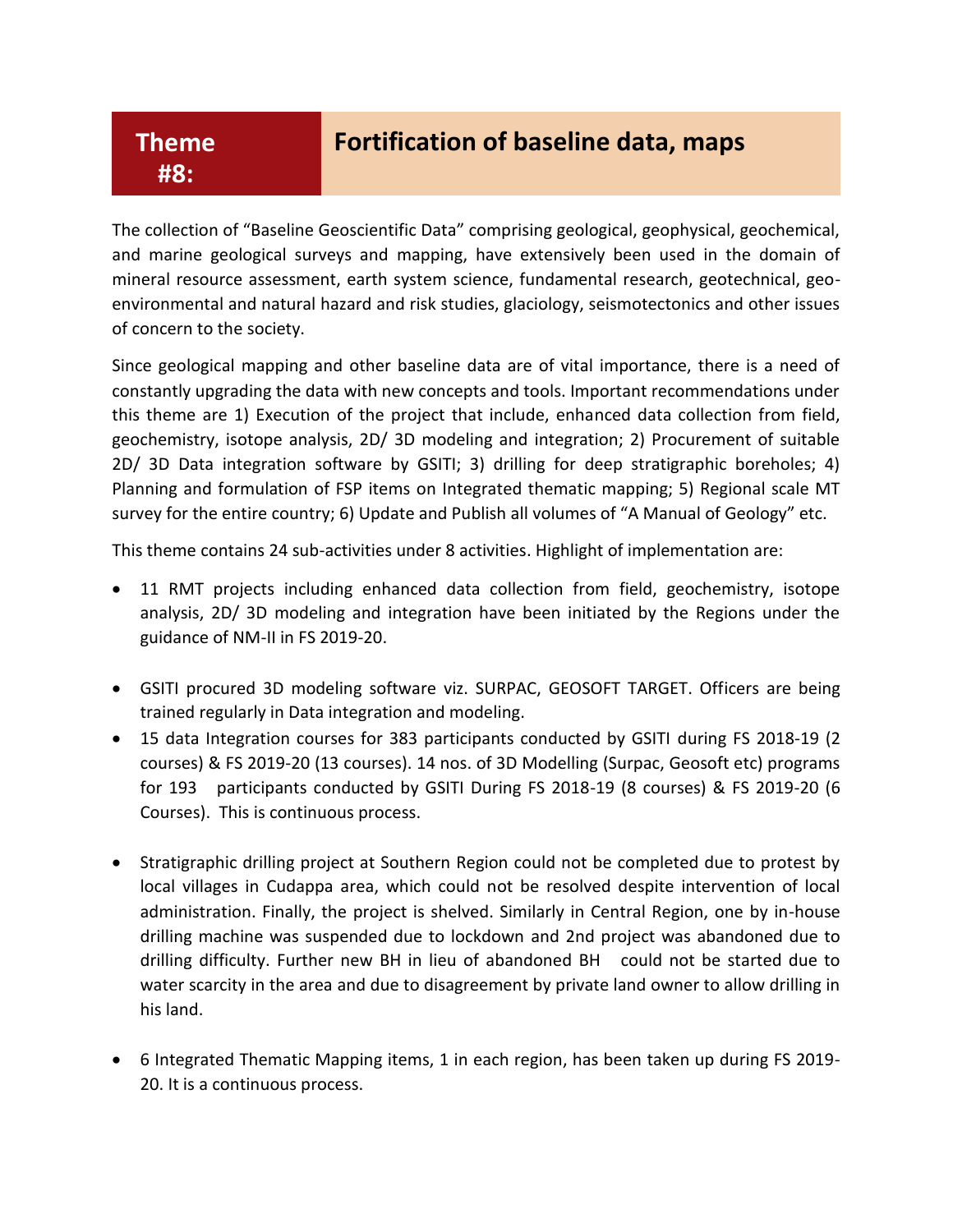- Proposal for MT survey (Project: IndMAP) is under consideration. It will be initiated in due course of time beyond VAQ timeline.
- Procurement of field equipment is continuous process and done as per requirement and fund availability.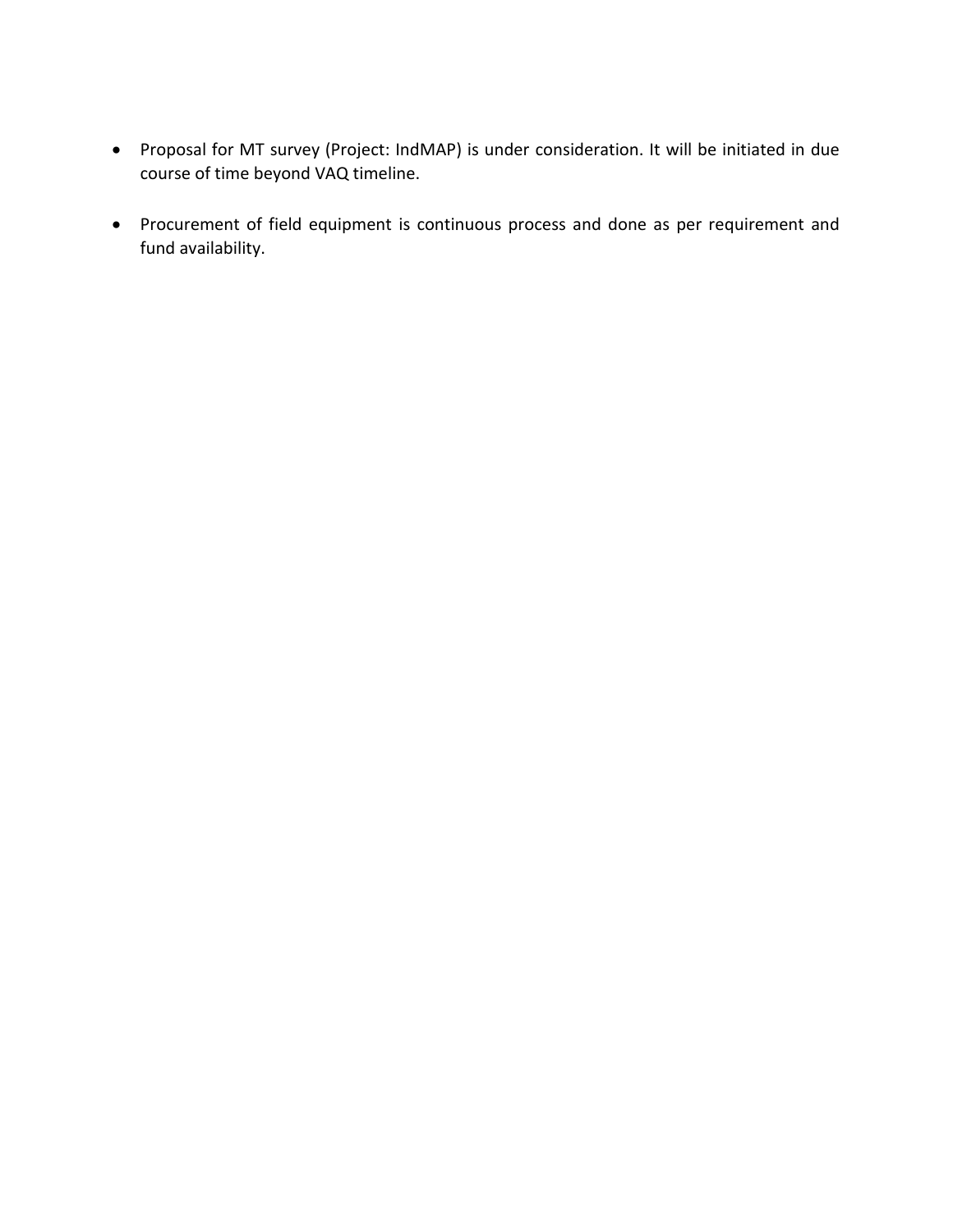## **Review and accountability system for STSS, AdSS**

This Support System concerns with S&T infrastructure in GSI, viz. Laboratory Networks, Capital Assets Procurement and Management, Drilling, Transport and Survey and Drawing Streams.

Chemical analysis is a crucial component of core activities of GSI like exploration. However, laboratories of CHQ and all the Regional laboratories had acquired respective NABL accreditation but those are not properly networked, hence. The State level laboratories are also needed to be properly equipped, accredited and brought into the network.

The recommendations include1) Induction of new blood in Drilling, APMD & Administration 2) Creation of a non-lapsable standing fund exclusively meant for running operations of the laboratory and drilling units; 3) Upgradation of State Chemical Labs; 4) Streamlining Procurement Process in GSI; 5) Augmenting Drilling Infrastructure

This theme has 16 sub-activities under 6 activities and the highlight of achievement are:

- Induction of new Group B non-gazette and Group C officers in drilling, APMD and administration has been approved. Recruitment will be completed by various authorities.
- Equipment for CHQ, NCEGR and state chemical laboratories (XRF, AAS, PBM) have been procured
- XRF & ICPMS Labs of CCL, CHQ; NCEGR, Faridabad; ERO, Kolkata; WRO, Jaipur; SRO, Hyderabad; CRO, Nagpur got NABL accreditation as per ISO: IEC 17025.
- A "Guidelines to streamline the procurement process in GSI" has been circulated on 1st May 2019 with the approval of MoM, New Delhi for implementation.
- The procurement action of new hydrostatic drilling machines of varying capacities was initiated to be completed in two phases. Two machines of 1000 m are delivered recently. Purchase order for another 2 nos --1000M and 4 nos -- 600M capacities are placed. Procurement is a continuous process to be taken up as per requirement and fund availability.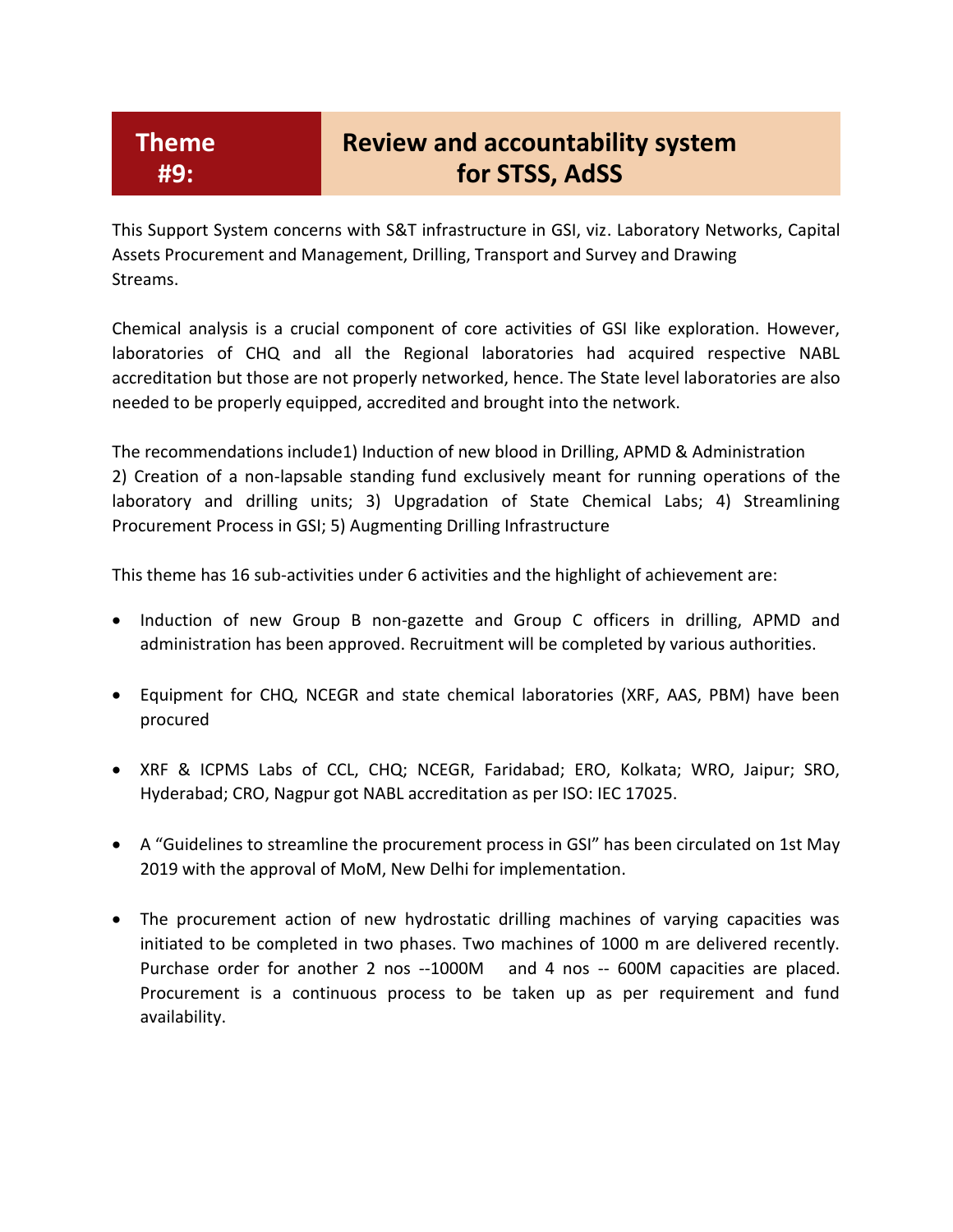### **Digital transformation of GSI**

In today's scenario, Information and Communication Technology (ICT) plays a significant role in managing any organization, including management of Geo-information. GSI has successfully adopted ICT in its functioning including data collection, processing and dissemination. IT activities in GSI is performed over a state-of-art IT infrastructure and application platform.

However, GSI is yet to transform into a modern business entity ingrained with digital awareness and skills that make any organization agile, adaptive to changes and capable of delivering what is expected from the national geological organization of the country.

Despite introduction of a novel data management process – OCBIS in GSI with training of endusers and putting in place a 24 x 7 helpdesk system, at the end of the FSP year, it is observed that the usage was far below the desired level. The factors identified as the root cause are 1) Lack of proper IT manpower in various offices at RHQ and State Units; 2) Enforcement; 3) Issues of Application development and 4) Issues of Application adoption.

Important recommendations include implementation of Wireless Network, Secured failsafe 24 x 7 Internet; Collaboration among scientists over web etc.

This theme has 5 sub-activities under 1 activity and the highlights of achievement include:

- OCBIS usage has reached satisfactory level. Apart from regular monitoring, one contributing factor is training and familiarization programmes. Total 03 Core ICT trainings were conducted for 63 participants (OCBIS Nodal Officers) through outsourcing. Also, total 14 OCBIS familiarization trainings conducted for 795 participants.
- Implementation of secure failsafe internet
- Collaboration platform using Skype for Business
- Implementation of wireless network across entire organization will be done beyond VAQ timeline.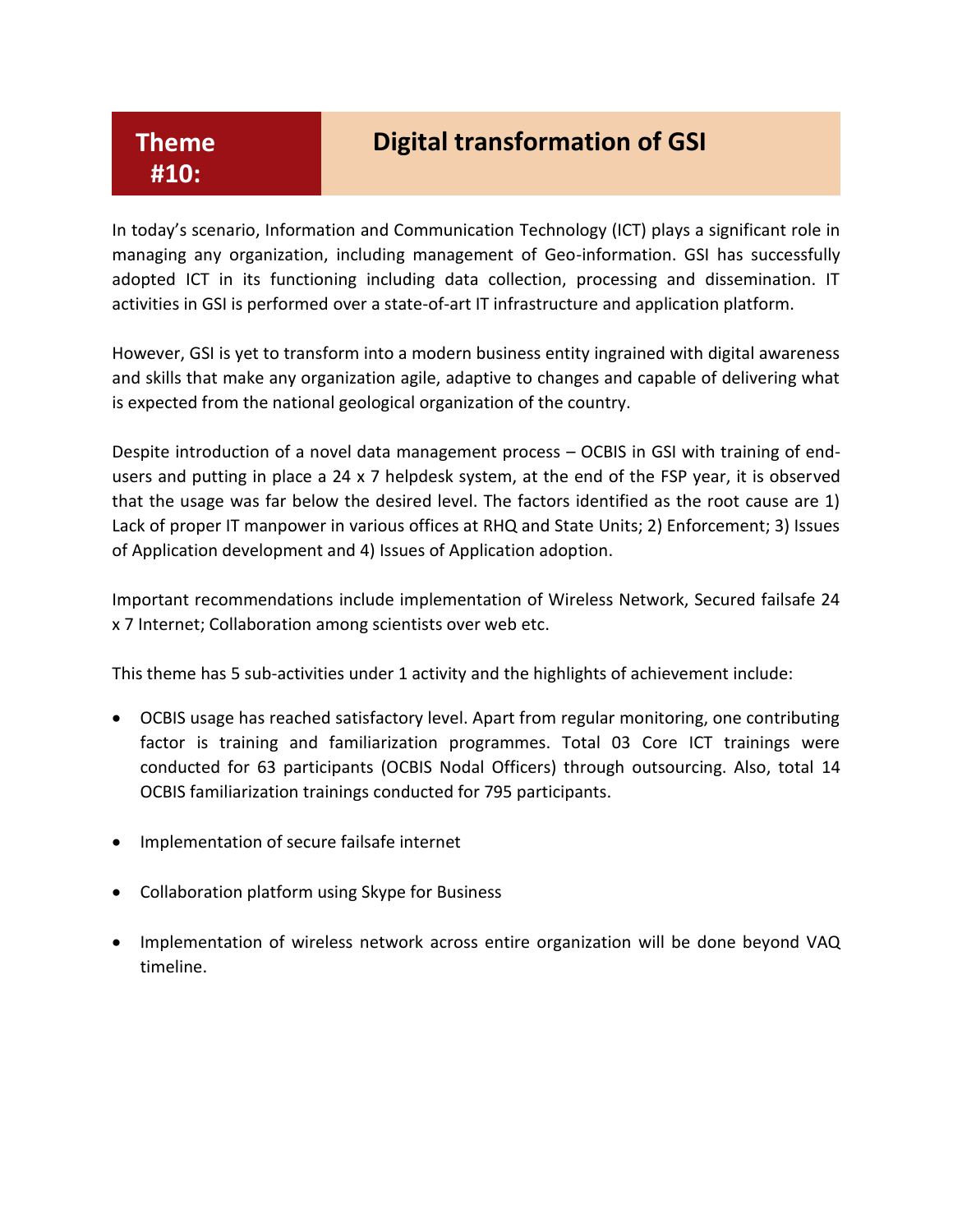#### **Marine Survey and Exploration**

In order to meet the ever growing demand for mineral resources, the delineation of Obvious Geological Potential Areas for offshore minerals in EEZ of India was considered important for strategizing future course of detailed marine geological studies and prioritising the concerted action plans for offshore mineral exploration. On the basis of the delineated offshore OGP, Focused Offshore Mineral Exploration (FOME) Cruises are being taken

up for Polymetallic Deposits (PMD) that include REE, Co, PGE, Gold etc., phosphorites and lime mud, heavy mineral placers and construction sand.

Important recommendations are creation of digital library of surface sediment , publishing Vessel movement details and Cruise Summaries of RV Samudra Ratnakar in GSI web site, delineation of construction sand blocks, Lime mud Blocks within and outside offshore CRZ; preliminary evaluation for phosphorites off Chennai (TN) and Okha (Gujarat) within EEZ of India by drilling etc.

There are 7 activities in the theme and the highlight of achievements are:

- Data pertaining to about 10,500 surface sediment samples have been digitized.
- ArcGIS based web application with role based Data entry screen for tracking location of Samudra Ratnakar on a base map has been developed tested and deployed since 5th August 2019. Web page for MCSD with vessel information has been developed in OCBIS.
- Projects on 'Delineation of construction sand blocks, Lime mud Blocks by outsourcing are planned. Execution will be done as per need beyond VAQ timeline.
- Preliminary evaluation for phosphorite off Chennai (TN) and Okha (Gujarat) within EEZ of India by drilling using NMET fund has been dropped.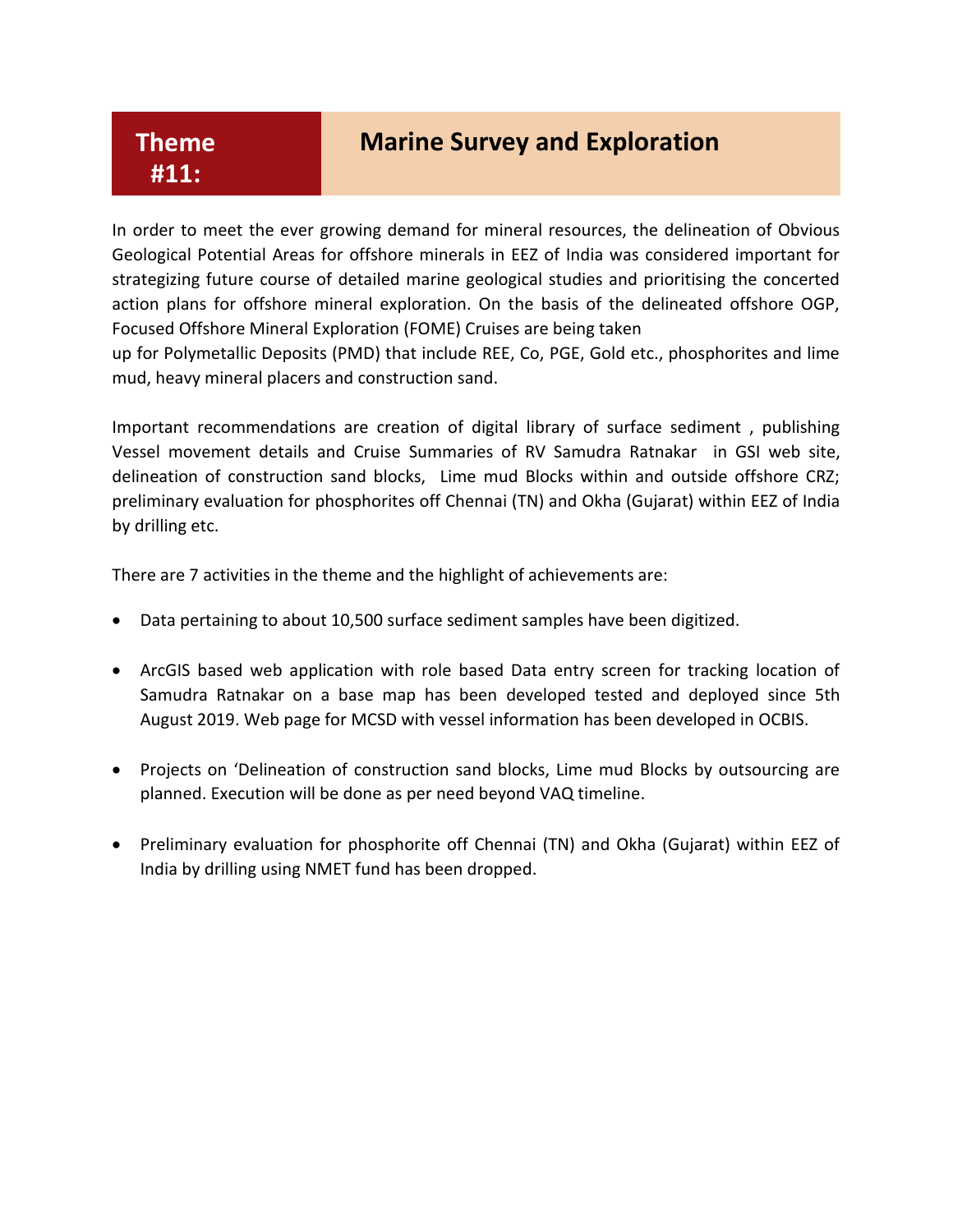### **Synergy between Geology, Geophysics and Chemistry**

GSI, over the years, has become a store house of geoscientific data in the country. The data, thus, generated is being used by GSI and other national and international agencies for various purposes like mineral exploration, geo-hazard management and many

other socioeconomic areas. Since, most of the surface/near surface economic mineral deposits have been discovered by surface exploration methods, the focus now has shifted to the discovery of deep-seated deposits. In order to achieve this objective, innovative exploration strategies using state of the art techniques need to be developed and

adopted. Thus, synergy between geology, geophysics and chemistry is needed to develop an integrated approach for search of concealed mineral deposits.

The theme emphasizes on the need to adopt execution of FSP items in Project mode by allotting officers of different geoscientific streams project-wise under experienced geoscientists. GSI should stress on thematic data compilation, and multi-thematic data integration work and should take up customized project of such data integration by employing relevant manpower from amongst the Geology, Geophysics and Chemistry streams.

The recommendations include 7 sub-activities under 1 activity and the highlights of achievement are:

- Projects involving data integration as envisaged in the theme are taken up in all regions in FS 2018-19 onwards. These include projects on "Integrated Mineral System Studies"; "Regional Mineral Targeting" projects etc. 4 Data integration items with ground follow up items taken up by RSAS in FS 2019-20 and 4 more items proposed for FS 2020-21
- 15 RMT / Integration courses for 383 participants conducted by GSITI during FS 2018-19 (2 courses) & FS 2019-20 (13 courses).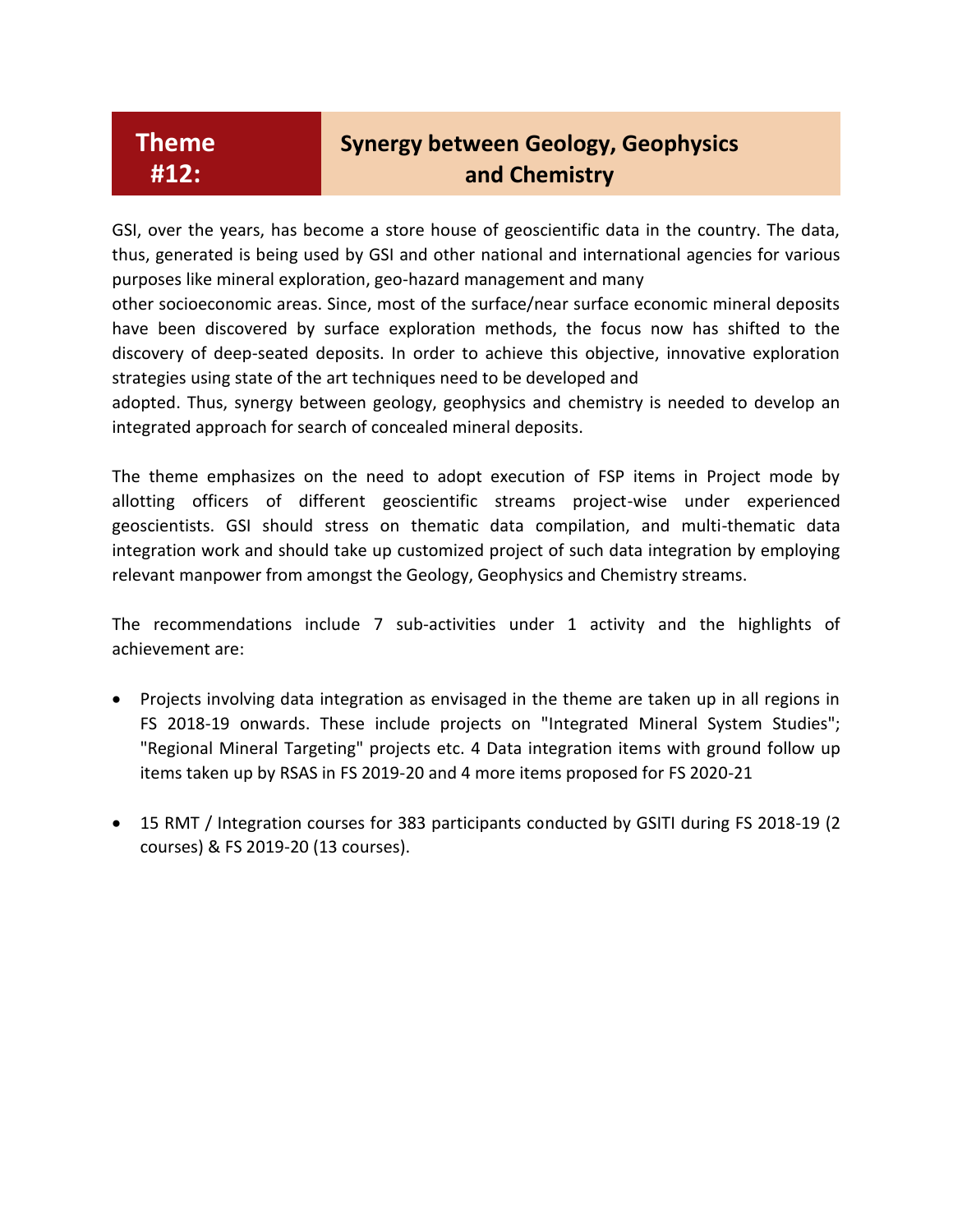### **Collaboration and Co-operation with stakeholders**

Initiatives towards collaboration and coordination at national and international levels are prerequisite for information exchange to keep up with cutting edge technologies and innovations, skill upgradation/ capacity building. Considering the multi- disciplinary nature of projects, no single institution can meet the challenges alone. Hence collaboration and cooperation is the need of the hour.

Key issues identified are integration of policy and project like aligning implementable projects with the recommendations of GAC, making MoUs with foreign governments/ agencies more effective and fruitful, Developing and nurturing Specialisation / Expertise, etc.

Recommendations include identification of gap areas and domain of collaboration; template and module preparation of different types of collaboration Institutional/ PhD/ Data sharing, facilitating provision for higher education in the country and abroad, collaborations with different countries using IGC as a platform, freedom of communication in connection with paper approval / Scientific interaction / post paper interaction etc.

There are 8 sub-activities under 1 activity in this theme and the important achievements are:

- Policy guidelines for publication approval / scientific interaction / Post paper interaction formulated.
- GSI has shortlisted 13 countries to conduct business meeting in IGC 2020. At present MoUs exist with Geoscience Australia, British Geological Survey, Geological Survey of Bangladesh and Geological Survey of Brazil, (CPRM). Apart from the above, draft MoUs with Peru, Finland, Tajikistan is under process of consideration. However due to Covid-19 pandemic, IGC event was postponed indefinitely.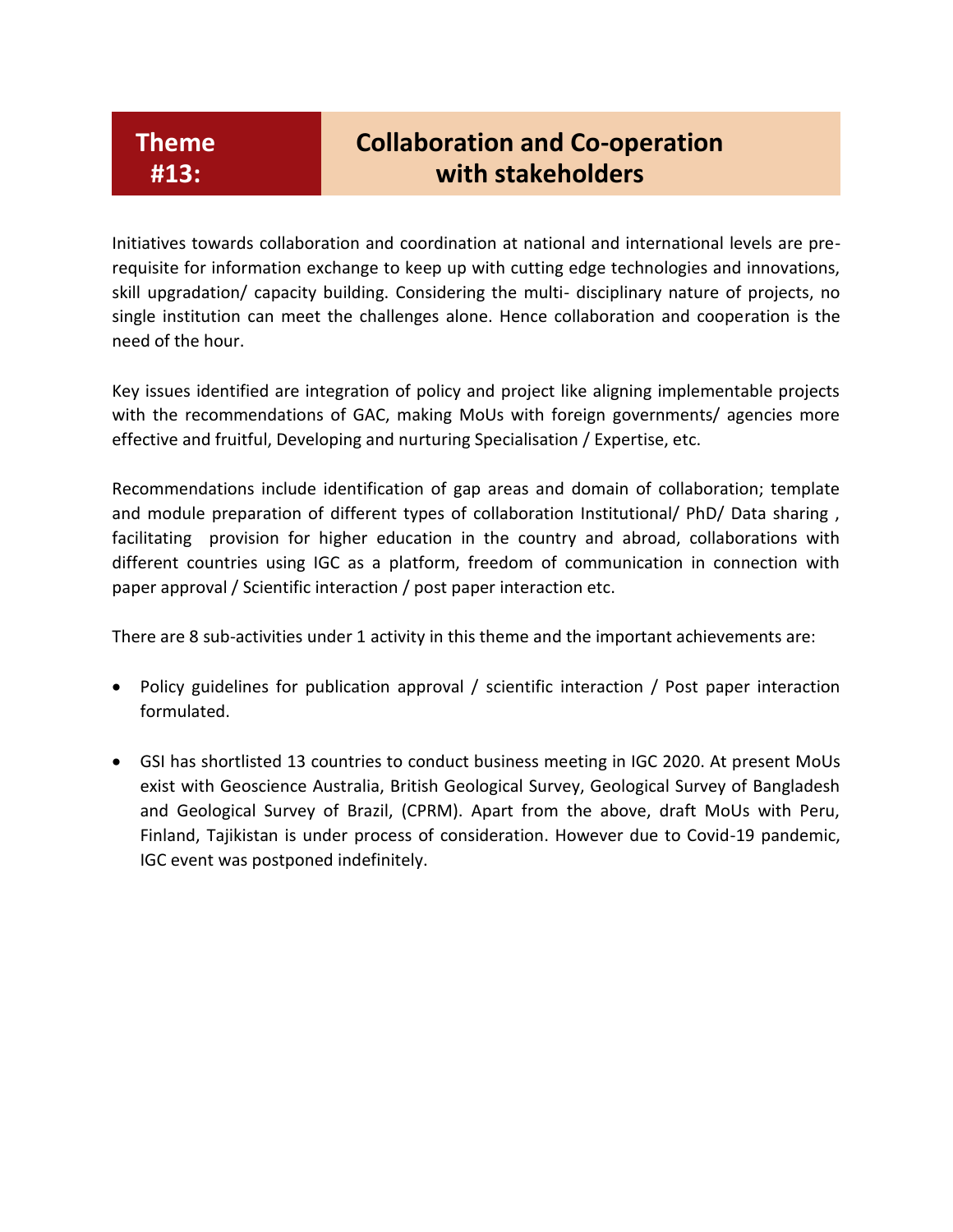#### **Theme #14:**

### **Financial management and project mode functioning**

Financial management is backbone of any business. Presently, project execution in GSI suffers due to poor fund management. Few of the recommendations of this theme are:

- Delegation of financial powers may be revised down the line upto level of Head of Office.
- Financial powers should be re-delegated to HOO to sanction the RCA recoupment bills in compliance of GFR. The powers of DDG shall be increased from Rs. 50,000 to Rs. One Lakh.
- RCA / NRCA guidelines were issued in 2010 which needs to be revised as per present requirements of funds such as NRCA for wages, POL etc.
- Financial stream shall be restructured upto State Unit level
- Vacant posts of finance wing to be immediately filled

There are 9 sub-activities under 1 activity in this theme and the important achievements are:

- Delegation of financial powers was circulated on 28th February 2019 for implementation.
- New Revised Guidelines for RCA/ NRCA has been circulated on 25th June 2019
- Cadre restructuring is part of GSI Cadre review proposal which is under processing in Union Govt.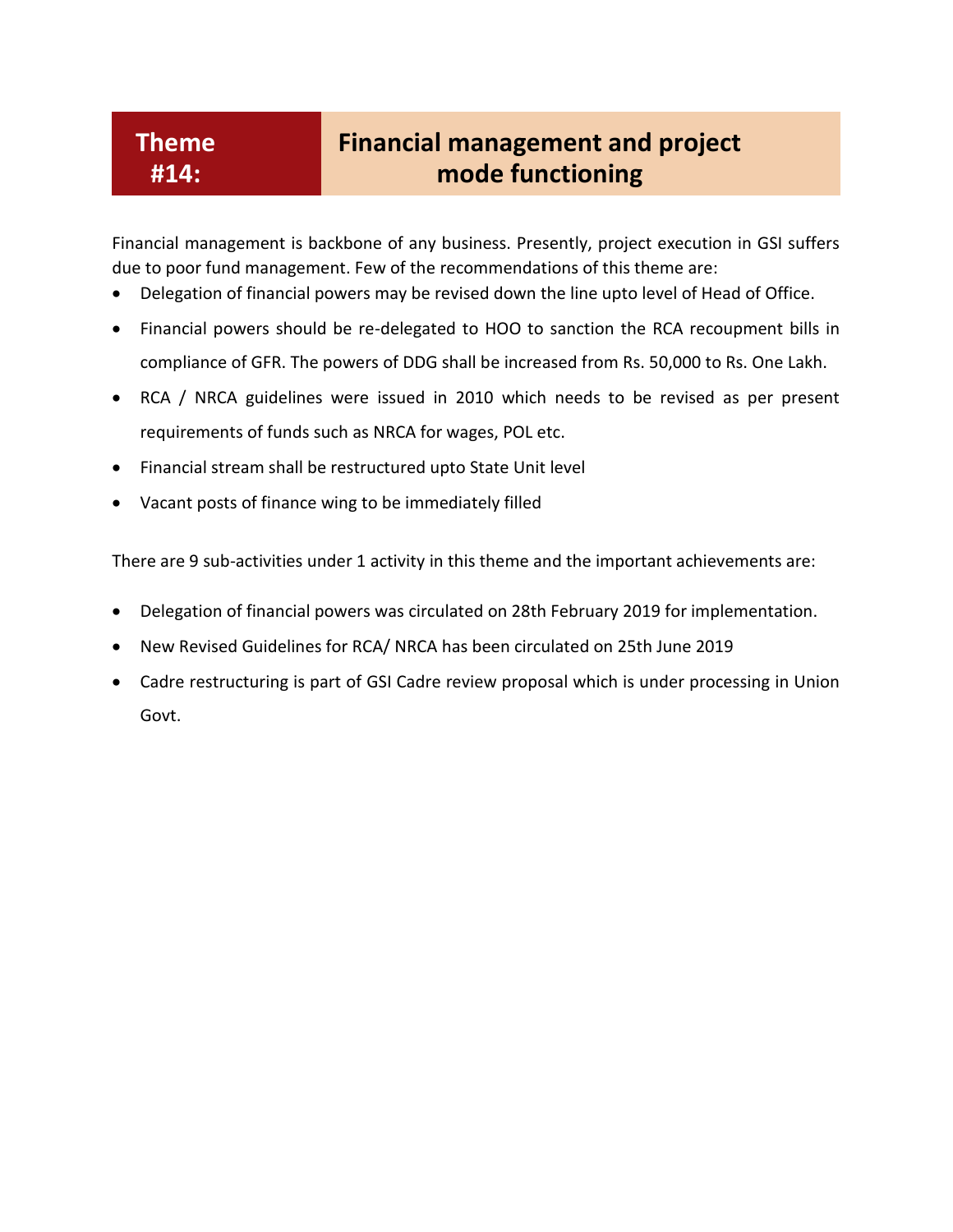# **Outcomes & Benefits**

The VAQ activities were planned to bring forth improvement in critical areas of the organizational functioning including 1) exploration activities 2) Procurement of modern equipment and software facilitating field and Lab activities, 3) Policy Formulation, 4) Collaboration and 5) Enhancement of visibility

Thrust on exploration activities on Greenfield and brownfield areas was a significant theme and GSI has almost doubled its projects on exploration during FS 2019-20. Interdisciplinary projects requiring collaborative approaches have been taken up to achieve a common objective of identifying new exploration targets. Significant changes have been brought in the technical operation through establishment of new divisions, taking up environmental geology projects, Smart City project etc during FS 2019-20.

Also, VAQ has been instrumental in revamping laboratories with new capacity and capability enhancement. Procurement of instruments has been carried out on continuous basis. Similarly, to address the issues of drilling, considered as a crucial component of exploration, new drilling machines are commissioned.

On the policy front, fresh insights have been added into "Roles & Responsibilities of all Cadres", "Strategic deployment of Human Resources", "Policy on improvement of skill-set and linking that with HR management" etc.

In the area of enhancement of collaboration, GSI has entered into MoU with IIT-ISM, Banaras Hindu University, Guwahati University and University of Mysore for Academics and Training programs which will go a long way in developing skill and expertise of GSI scientists in specialized domains.

A very important theme of VAQ was dedicated on "Enhancing Visibility of GSI". Under this, PR and Media cells have been opened. Highlights of GSI activities, achievements are being shared with media using press releases, press conferences, social network postings, etc. GSI officers are constantly interacting with students and academia from eminent institutions through lectures, demonstrations, exhibitions and field trainings as part of Bhuvisamvad activity, which has been conceptualized by the Ministry of Mines as a collaborative platform for interaction by various geoscience stakeholders.

VAQ is a learning curve for GSI that helped GSI to introduce innovation, to adapt to changes and to strive for excellence through actions.